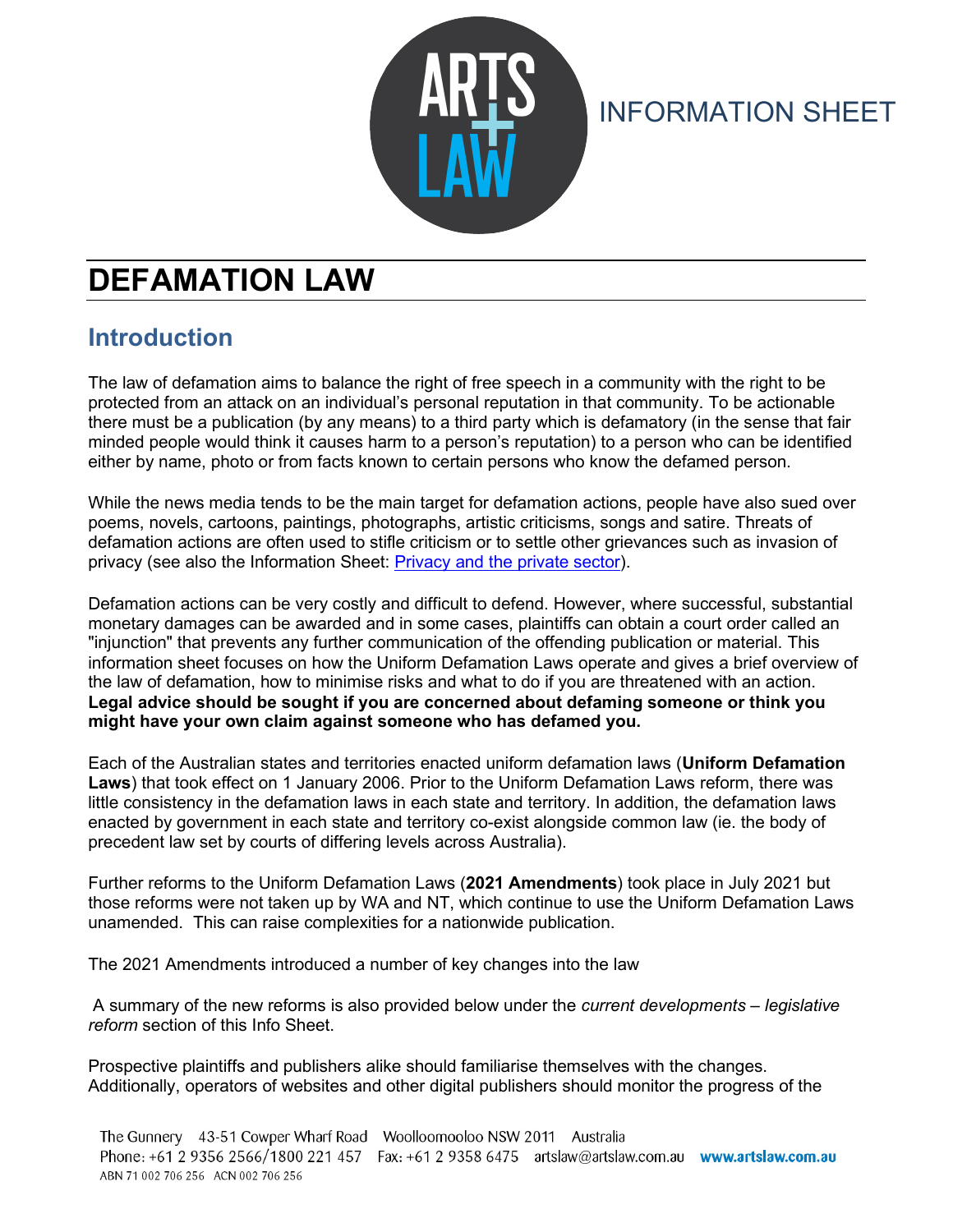second stage of amendments regarding the application of the Uniform Defamation Laws to digital platforms.

#### **Legislative reform**

The 2021 Amendments introduced a number of key changes into the Uniform Defamation Laws (as stated above, outside WA and NT):

• **Serious Harm**

The defamation reforms have introduced a threshold requirement that the allegedly defamatory matter has caused (or is likely to cause) **serious harm** to the plaintiff. A person who wishes to take legal action for defamation must be able to prove that they have suffered, or could suffer, 'serious harm'.

If a corporation is suing for defamation, it needs to prove that it has suffered 'serious financial loss' as a result of the publication of the allegedly defamatory matter. As described further below, not all corporations can sue for defamation.

#### • **Defence of Triviality removed**

As the reforms have introduced the threshold 'serious harm' requirement, the defence of triviality has been removed.

#### • **Public Interest Defence introduced**

A 'Public Interest' Defence has been introduced. This makes it a defence to the publication of defamatory material if the publisher can prove that, in the circumstances:

- 1. The material concerned an issue of public interest; and
- 2. The publisher reasonably believed that the publication of the material was in the public interest.

#### • **Changes to the Qualified Privilege Defence**

The existing defence is modified in light of the introduction of the new Public Interest Defence.

#### • **Single Publication Rule and amendments to the limitation period**

The defamation reforms have introduced a 'single publication rule,' rather than the 'multiple publication rule' which previously applied. This means that the limitation period for a defamation action is now one year from the date that the allegedly defamatory matter was first published. However, the Court has the power to extend the limitation period to a period of up to three years from when the matter was first published.

This change is particularly important for the online context, as it means that electronic material that is available for access or download online is published only once: when it is first uploaded or sent.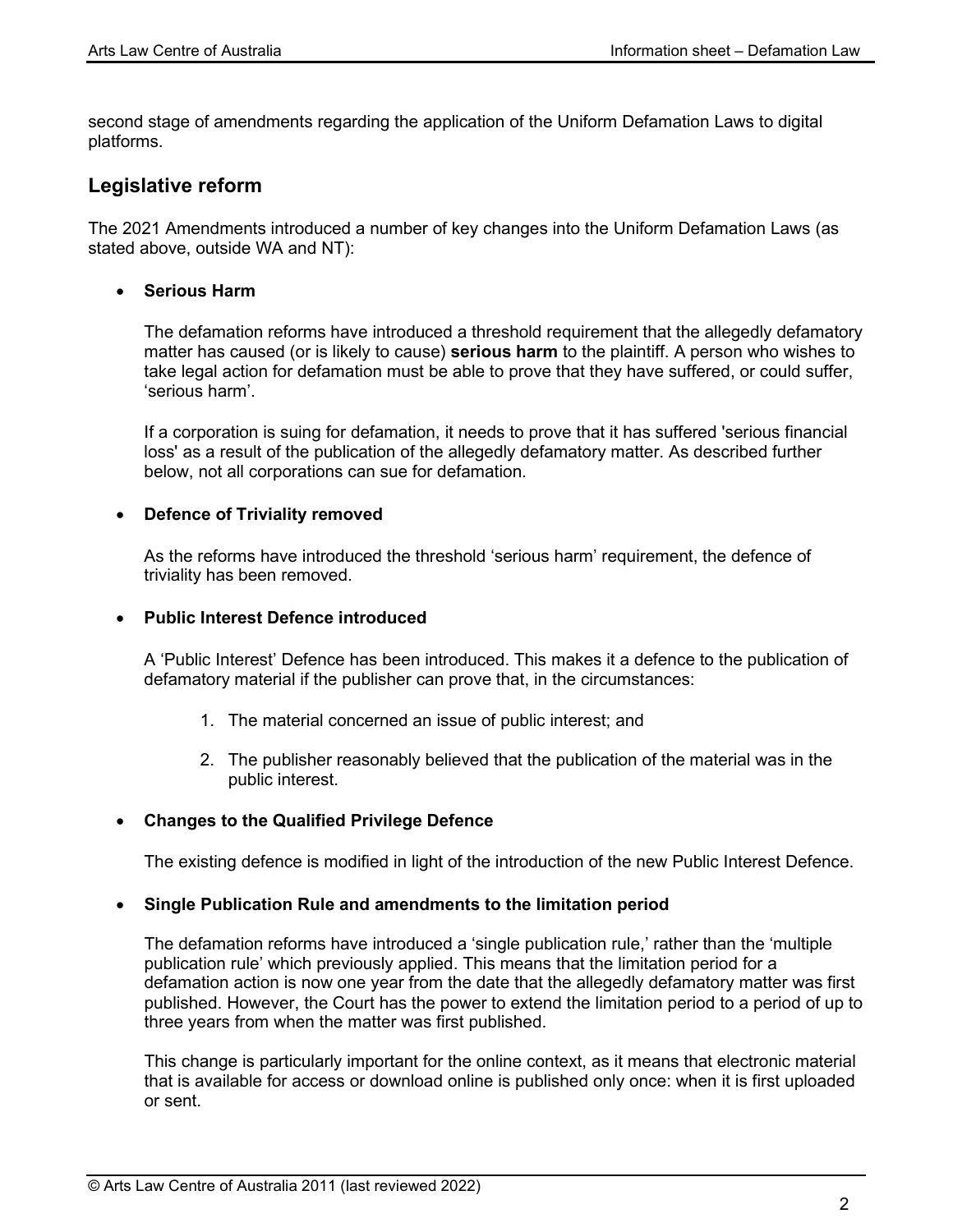#### • **Requirement for a Concerns Notice**

The law has now been amended to **require** someone who thinks they have been defamed to provide a 'concerns notice' to the person who they believed has published the defamatory material before they can bring defamation proceedings against them in court.

A concerns notice is a written notice that:

- $\circ$  Specifies the location where the allegedly defamatory material can be accessed (e.g. a website address); and
- $\circ$  Informs the publisher of the defamatory imputations the person believes that the publication contains about them; and
- $\circ$  Informs the publisher of the 'serious harm' that the person considers to have been caused to the person's reputation as a result of the publication of the allegedly defamatory material; and
- o Attaches a copy of the allegedly defamatory material to the notice.

A number of other procedural and technical changes relevant to defamation proceedings in court have also been made as part of the defamation amendments. These changes affect the amount of damages you can be awarded by a court, and the process of 'pleading' your claim and defences in court proceedings. They also introduce a defence for material that was published in a scientific or academic journal that was subject to peer review.

#### **Defamation on the Internet: flame wars and online trolls**

A unique and evolving area is defamation on the internet. Online message boards and social media websites are rife with examples of defamation. Some participants get carried away in their discussion and descend into a 'flame war', posting personal attacks and comments that could be defamatory. The anonymity of the internet also provides an environment for 'trolls' who deliberately make outrageous statements about other people to cause disruption.

As a response to the online environment potentially producing a flood of defamation claims, the courts have attempted to balance the right of a person to seek vindication of his or her reputation through legal action against the need to avoid court resources being applied to trivial claims.

Notwithstanding, this area is constantly evolving and not all aspects of how the law of defamation applies in the online context are settled. Due to the ever-growing relevance of defamation on the internet, issues relating to online defamation are particularly discussed throughout this Info Sheet.

### **What is defamation?**

For a defamation action to proceed (that is prior to consideration of any available defences to the publisher), a person who believes they have been defamed (the plaintiff), must establish three things, namely that: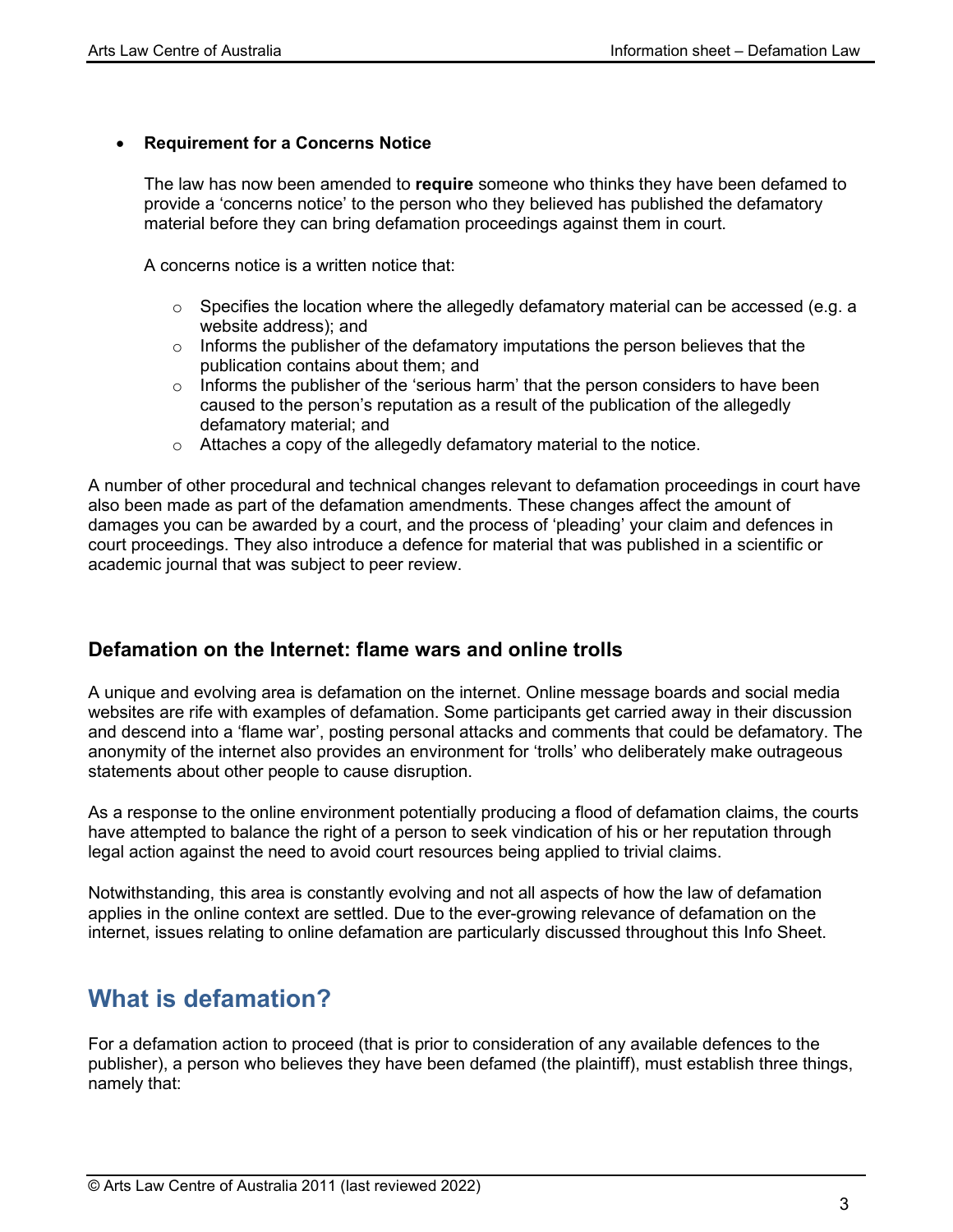- 1. the communication was published to a third person;
- 2. the communication identifies (or is about) the plaintiff;
- 3. the communication is defamatory of the plaintiff.

### **The communication was published to a third person**

To be defamatory, the material has to be **published** (communicated by any means, including written, orally, pictorially) to at least one person other than the person making the claim. The intention of the publisher does not matter and liability for defamation can arise even from unintended errors.

It is only when a defamatory publication is comprehended by at least one third party reader that harm to reputation will occur.<sup>[1](#page-3-0)</sup> This means that for material displayed online or delivered by electronic communications (such as email), a **publication** needs to consist of two elements – for example, the act of sending an email and someone else receiving it.

A claim for defamation in relation to a publication on the internet may present particular problems to a person seeking to vindicate his or her reputation. The publication may be anonymous so the person may have practical difficulties in discovering the identity of the person posting the defamatory material. However, if you think you have been defamed by someone posting anonymously on the internet, there are rules contained in the Uniform Civil Procedure Rules of each state and territory, which allow access to information to identify the Internet Provider (IP) address of the person responsible. This is known as preliminary discovery and the court can compel the relevant platform to provide this data. <sup>[2](#page-3-1)</sup>

The plaintiff also has to prove that the alleged defamatory material has been viewed by third parties. If the plaintiff cannot identify people who have viewed the material, or if only a very small number of people have read the material complained of, these can be factors which may lead the court to conclude that there is no serious harm sustained.

Defamation law recognises that liability can arise as a result of:

- a positive act where a person has a role in the process of publishing or who controls the publishing forum (such as a blog) publishes defamatory material; or
- the failure to prevent or remove defamatory information published by someone else. For example, you innocently published defamatory material and later receive a complaint but you failed to take action to remove the defamatory material or prevent its display.

An action for defamation may be brought, not only against the original publisher (the writer/speaker), but also against anyone who takes part in the publication (the 'primary publisher') or republication of the material (a 'subordinate publisher'). This means that everyone involved in the publication is potentially liable and each, all, or some can be sued. Writers, publishers, editors, artists and gallery owners must all be aware of the potential dangers because it is no defence to argue that you are only repeating rumours or a comment made by somebody else, as you can be liable for a republication.

<span id="page-3-0"></span><sup>1</sup> *Dow Jones v Gutnick* [2002] HCA 56 at paragraph [26].

<span id="page-3-1"></span><sup>2</sup> For example: *Kabbabe v Google LLC* [2020] FCA 126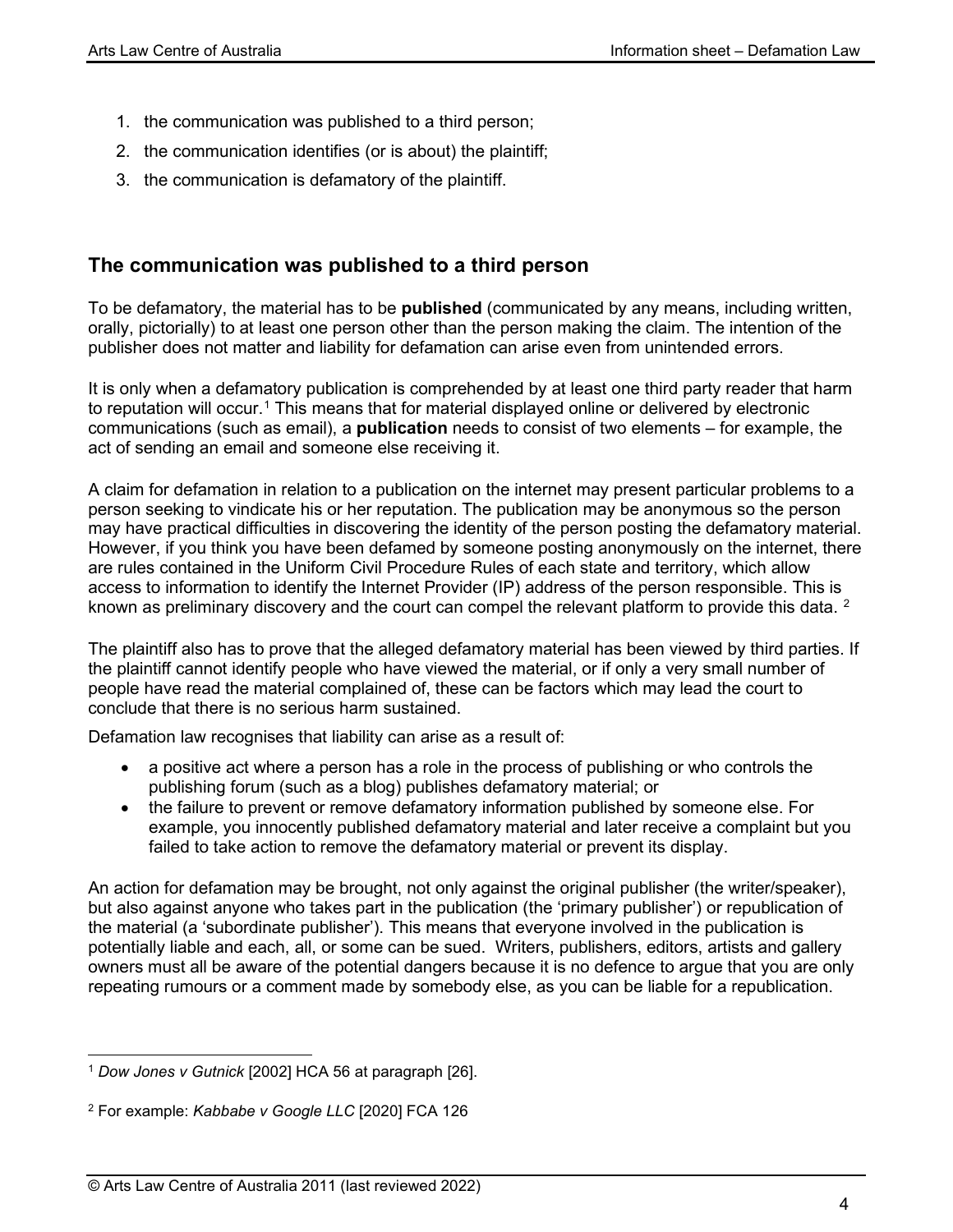This is equally the case for publications occurring online - whether it is in a comment in a discussion forum or through a YouTube video, by forwarding an email or retweeting on Twitter, publishing or republishing defamatory material can result in liability. In the landmark Australian case of *Fairfax Media and others v Voller* [2021] HCA 27 , the High Court found that media organisations were the 'publishers' of statements made by third parties in the comments section of each media organisation's Facebook posts. The decision highlights the evolving nature of online defamation, and the risk of facilitating and encouraging the posting of third-party comments on webpages that an organisation controls. The case is discussed in further detail below under the *current developments* section of this Info Sheet.

### **The communication identifies the person**

The plaintiff must establish that they were identified in the communication as the person defamed. This is straightforward when the person is named, but other identifying information, such as their job and where they live, may be enough. Even the use of a pseudonym may not prevent identification, if the person can be identified by other facts in the publication known to certain people. There have been cases where identification has been accidental, for instance when the fictional name "Artemus Jones" happened to be a real-life person. $^3$  $^3$ 

Although a large class of people cannot be defamed, a statement denigrating a group may be defamatory towards a member of that group or the whole group if sufficiently small (eg. a board of directors).

### **The communication defames them**

The test of whether a communication is defamatory is: "Does the communication lower/harm the plaintiff's reputation, hold the plaintiff up to ridicule, or lead others to shun and avoid the plaintiff?" This is judged from the viewpoint of "ordinary reasonable people in the community in general" and in light of contemporary standards.[4](#page-4-1)

The meaning of the material can be the ordinary meaning of what is published, or a specific meaning that only some people understand because they have special knowledge. Importantly, what you intend to say is actually irrelevant – the meaning of what is published is considered in the context of the entire publication and the test applied is what the ordinary reader or viewer would have understood the communication to mean.

Furthermore, it is possible that different meanings can reasonably be conveyed by what is published. The courts will expect the ordinary reader or viewer to engage in a "certain amount of loose thinking", to "read between the lines" and to be guided by the idea that "where there is smoke there is fire". You cannot avoid a defamation claim by arguing that the words used in the publication could have an innocent meaning – a meaning that is not defamatory – if there are other interpretations of the words

<span id="page-4-0"></span><sup>3</sup> *E Hulton & Co v Jones* [1910] AC 20

<span id="page-4-1"></span><sup>4</sup> *Radio 2UE v Chesterton* [2009] HCA 16 at paragraph [36]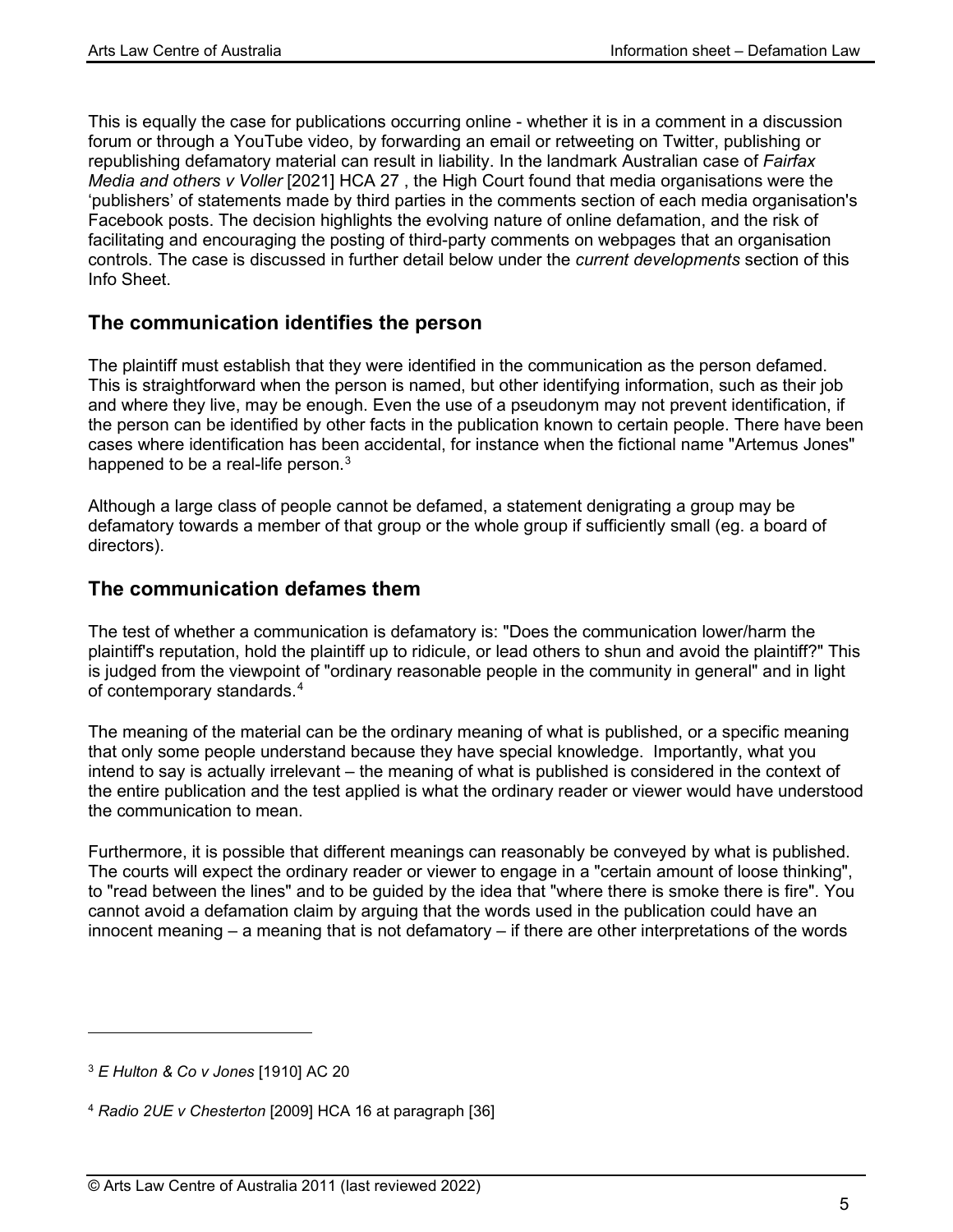that carry a defamatory imputation. For example, care must be taken when publishing "allegations", as the "ordinary reasonable reader/listener/viewer" may presume that there is a factual basis to them. $^{\rm 5}$  $^{\rm 5}$  $^{\rm 5}$ 

To satisfy the test, the person claiming defamation does not have to prove that the imputation is false, that it actually caused them harm, or that the publisher meant to cause harm. On the other hand, just because an imputation hurts or upsets a person, does not mean that it is defamatory. It must be capable of damaging their reputation.

The limits are not always clear in relation to humour, cartoons or satire. Words obviously intended only as a joke may be safe, but there may still be a problem if there are underlying defamatory facts understood by the audience. You can publish photos or film of people in funny situations unless it makes the subject look ridiculous or a target of derision rather than simply humorous.

Context is also important. For example, a picture can become defamatory according to placement and a comment may not be defamatory if told to a limited audience, but may become defamatory when removed from its context and circulated more widely. In one case, a plaintiff who told a small group of friends a self-deprecating story about being mistaken for a hangman was able to sue when a local newspaper published the story. However, context can also work in favour of people defending a claim – the person making the claim can't just take one imputation out of context as there may be an "antidote" to a defamatory imputation in other parts of the communication.

#### **The publication caused or is likely to cause serious harm to the person's reputation**

The 2021 Amendments introduce a new 'serious harm' threshold. To satisfy this new element, the publication must have caused, or be likely to cause, serious harm to the reputation of the person. Harm to the reputation of a corporation is not serious harm unless it has caused, or is likely to cause, 'serious financial loss'. As described further below, not all corporations can sue for defamation.

The decision regarding whether the threshold has been reached is a question for the judge, not the jury. The judge is also able to consider this question on their own motion: they need not wait for a party to make an application, although it seems more likely an application will be required.

The amendment also clarifies a number of matters, including that:

- serious harm is a matter for the judge, not jury;
- the issue of serious harm may be determined at any time before (or during) a trial;
- if a party applies for this element to be determined before trial, the judge must determine the issue as soon as is practicable, rather than waiting until the trial (unless there are special circumstances);
- examples of the matters to be taken into account when assessing special circumstances include costs, court resources and the extent to which the serious harm is related to other issues for determination; and
- this element may be determined on the pleadings without the need for further evidence.

<span id="page-5-0"></span><sup>5</sup> *Lewis v Daily Telegraph* [1963] AC 234 at 285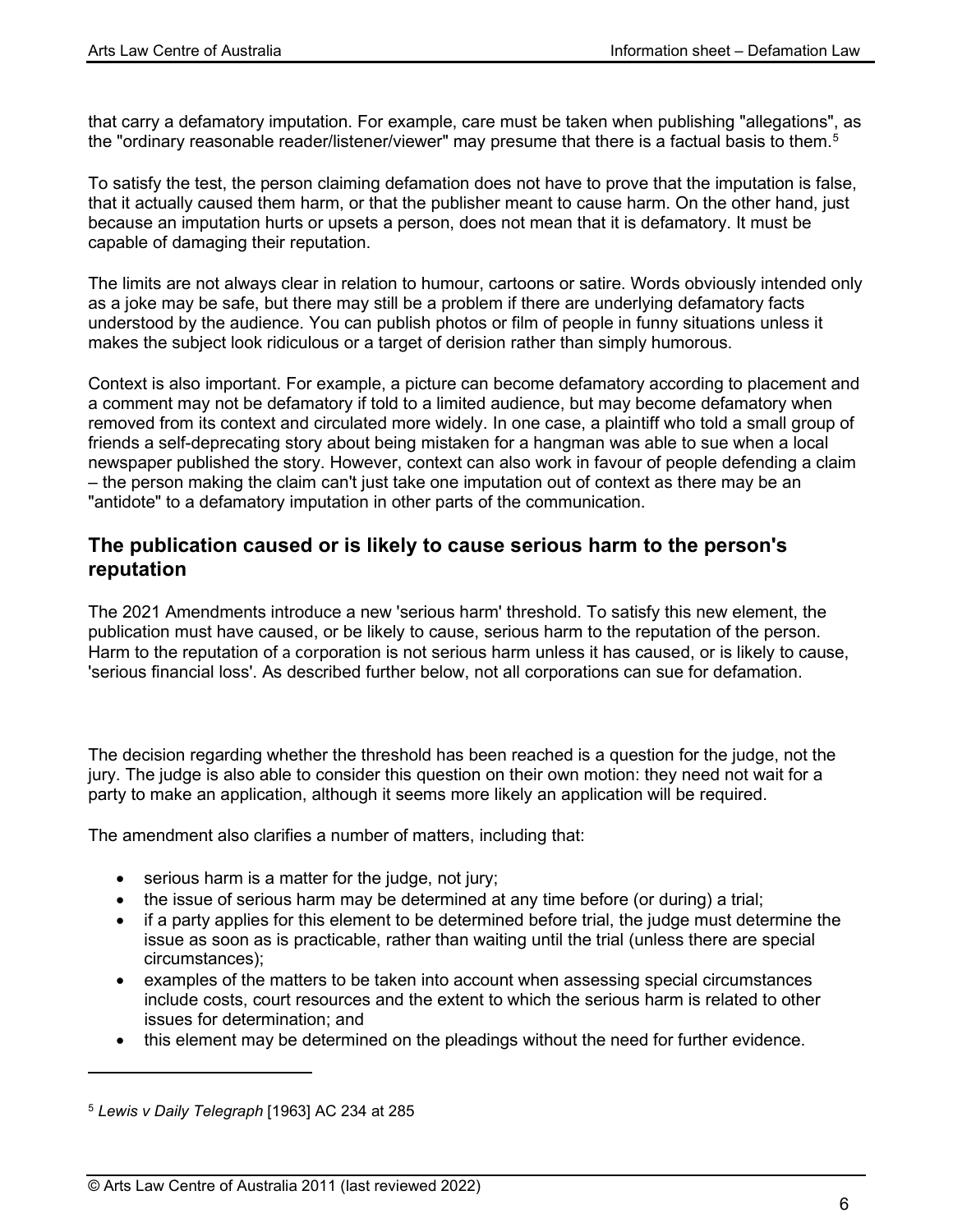## **Who can sue for defamation? And who can be sued for defamation?**

### **Personal action**

Any person can sue for defamation. Generally, a dead person cannot be defamed.. Tasmania is a possible exception as it did not adopt the express prohibition in the uniform law, but no case has been brought to date testing the law in this respect for a Tasmanian plaintiff.

### **Can companies and governments sue for defamation?**

In all states and territories, companies and other organisations with a "legal personality" (e.g. incorporated associations, trade unions, local councils) cannot sue for defamation. There are specific exceptions, however, which allow some corporations (referred to as an **Excluded Corporation**) to sue for defamation if:

- 1. it is a non-profit corporation and not a public body (such as a local government or public authority); or
- 2. it employs less than 10 people, is not related to another corporation and is not a public body.

In assessing the number of employees of a company, part time employees are taken into account as an appropriate fraction of a full time equivalent.

Corporations may attempt to pursue a claim for defamation through an officer or employee who is identified by the communication, even though they may not be specifically named. For example, where a defamatory communication is made about a corporation in general, it might be possible to argue that an officer or employee is defamed by the communication if that person is considered the 'face' of the corporation.

An alternative for a corporation is to bring a claim for misleading or deceptive conduct in trade or commerce, under the Australian Consumer Law. Additionally, a corporation can bring an action for "malicious falsehood" (also known as "injurious falsehood"). In general, the four elements of this action which must be established are:

- 1. a false statement about the goods or business;
- 2. publication of that statement to a third person;
- 3. the statement was published maliciously; and
- 4. actual damage as a consequence (which may include a loss of business).

## **Place of publication**

A person may sue in any Australian State or Territory in which the communication was published to a third party. In the case of an article or comment on a website, this is the State or Territory in which a person browsing the web reads or downloads that article or comment. For the purposes of defamation law it doesn't matter where the website itself is hosted. In addition to this, where publication took place either in ACT or NT, the Federal Court has primary jurisdiction for publication in a territory and so for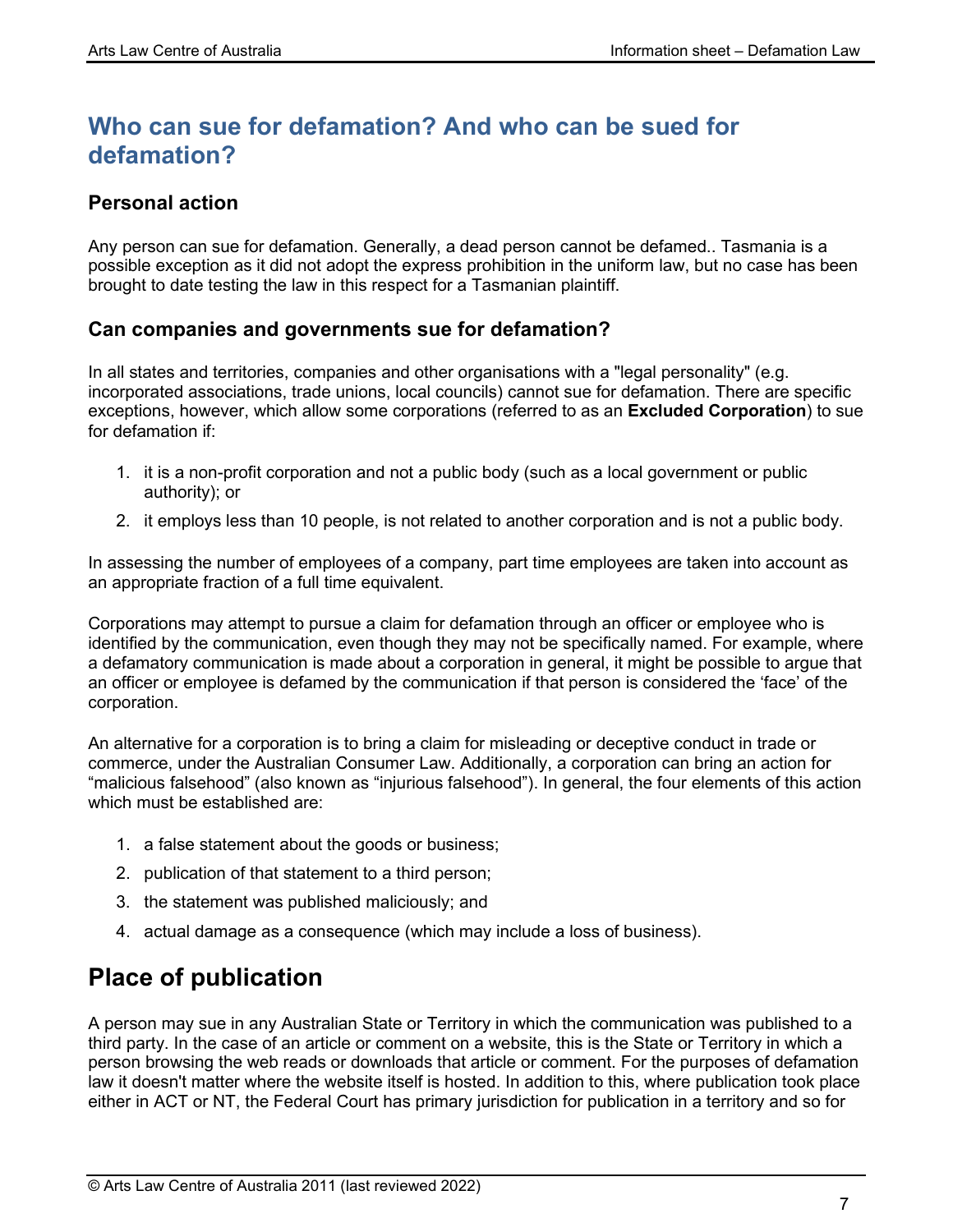national publications, defamation proceedings can be commenced in the Federal Court without the addition of any cause of action under any Commonwealth law. $^6$  $^6$ 

## **Limitation period**

You must commence legal action within twelve (12) months from the date of publication. The court has discretion to extend this period for up to three years if the plaintiff can show that it was not reasonable to have commenced an action within the twelve months period. In practice, persuading a court to extend the time to issue defamation proceedings is difficult and will only succeed in "relatively unusual circumstances".

Examples of unusual circumstances are that the plaintiff was of not aware publication until after 12 months from the date of publication or the plaintiff is not aware of the identity of the publisher. Even if the plaintiff was not aware of the publication or the identity of the publishers, any delay between the point at which the plaintiff becomes aware of those matters and proceeding to issue legal proceedings may result in a refusal to extend the limitation period.

It is important not to delay pursuing remedies after learning of the defamatory publication. For example, one could issue a notice describing the defamatory nature of the material (a 'concerns notice') and should promptly respond to any "offer to make amends" provided by the writer/publisher of the defamatory material. If the limitation period is about to expire it is better practice to issue legal proceedings even if there are settlement negotiations taking place. Delay in filing a claim due to settlement negotiations taking place is not likely to be accepted as circumstances that justify the extension of the time beyond the twelve months limitation period. Equally, not having money available to obtain legal advice is not a factor that justifies extending the limitation period.

The 2021 Amendments clarify that the date of publication for electronic material is the day on which the matter was "first uploaded for access or sent electronically". This means that where the 2021 Amendments apply, the limitation period runs from the date the matter is first *uploaded* to a digital platform, rather than the date of download by a recipient, preventing a "reset" of the limitation period upon each new download.

### **The "single publication" rule vs. the "multiple publication" rule**

For jurisdictions where the 2021 Amendments have commenced, the single publication rule applies to defamatory matter published on and from 1 July 2021. This rule means that the limitation period (of one year) will run from the date the material is first published.

In cases of online or electronic publication the date of first publication, under the single publication rule, is the day the matter was first uploaded for access or sent electronically to a recipient. This is an important change as, under the previous legislation, the limitation period for online publications restarts whenever a person downloads and comprehends the material from the internet. This means that in practice there is a potentially an endless limitation period for such publications, which is particularly problematic for media organisations who face the prospect of fresh litigation on each download.

<span id="page-7-0"></span><sup>6</sup> *Crosby v Kelly* [2012] FCAFC 96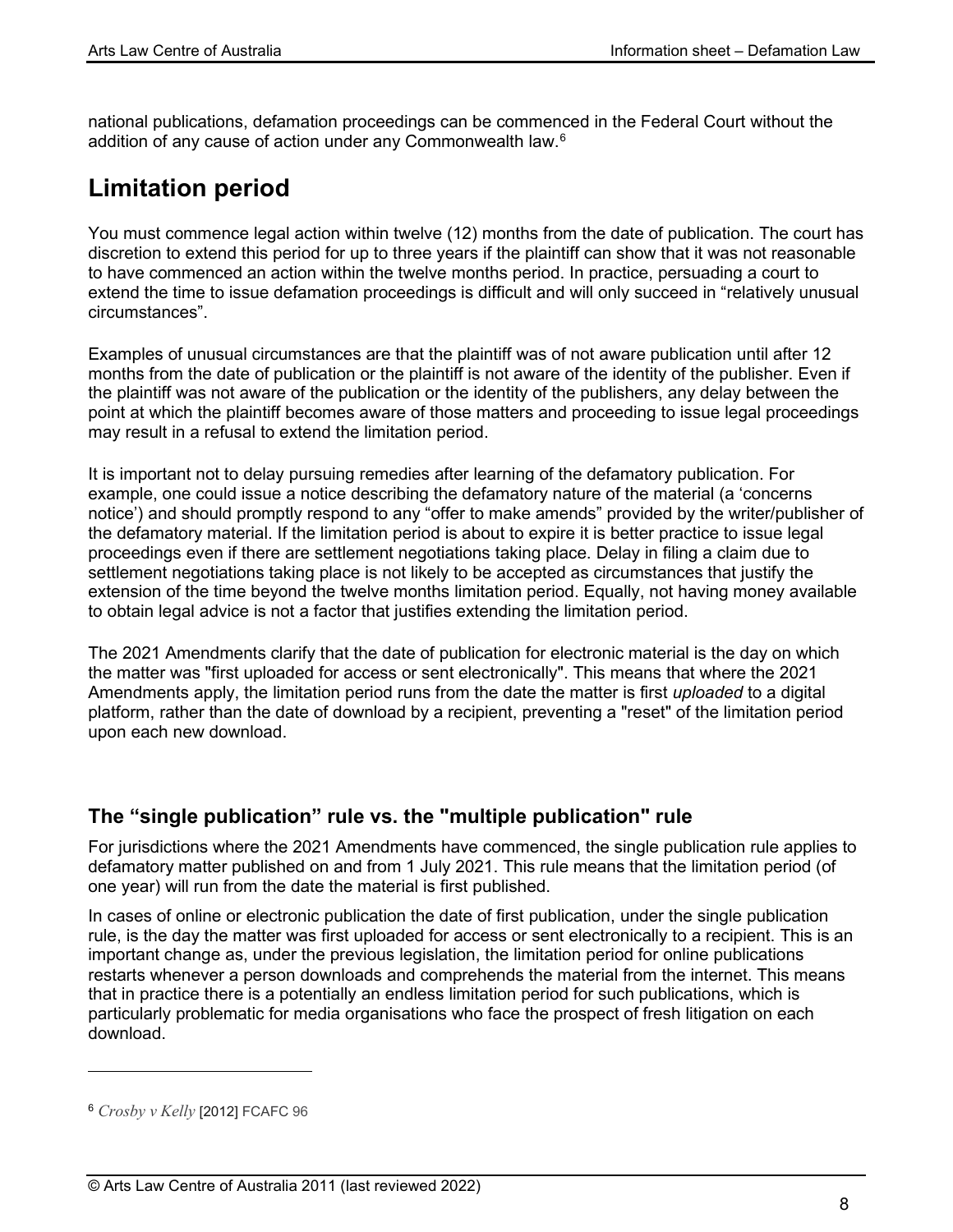For books, the old law was that if a book was still in a shop or library, it was still being published so the limitation period did not expire. Now there is certainty in that it will expire one year after first publication including subsequent reprints unless there is a material update changing the publication from the original one.

The single publication rule will not apply if the manner of subsequent publication is substantially different from the manner of first publication. What is meant by "manner" remains to be seen and will likely only be clarified as cases progress through the courts.

There is a further question as to whether this rule protects both first publishers and secondary publishers. This is relevant, for example, when people access older articles through secondary publishers like search engines, where the operators have little to no control over the content appearing in search results. Although it seems unlikely that secondary publishers will be protected, this may be clarified in the second round of reforms or otherwise when cases progress through the courts.

Prior to the 2021 Amendments, the relevant rule was the multiple publication rule. This rule still applies for jurisdictions which are yet to implement the 2021amendments ( Northern Territory and Western Australia) or where the defamatory matter was published prior to 1 July 2021. Where the 2021 Amendments have commenced, the multiple publication rule is no longer relevant and the single publication rule applies.

#### [7](#page-8-0) Potential defendants

A person who is sued for defamation may be anyone involved in the creation, publication and dissemination of the material. An employer may be held vicariously liable for the actions of employees. This means a company or partnership may be responsible for the defamatory publication where they have the right, ability or duty to control the activities of their agents or employees.

The author of material, such as a journalist, has a primary liability for what is written and published. The primary liability for traditional print publications also extends to editors, printers and the legal entity responsible for the publication. Defamation law operates on the basis that these people or legal entities have the primary liability under defamation law. This is because their role in the publication process means they know the content of (or can be expected to take responsibility for reviewing) the material being published. Therefore they are able to control that content and prevent the publication of defamatory material.

As discussed above, in addition to these primary publishers, liability can extend to people involved in the distribution or republication of material. These "subordinate publishers" may rely upon the defence of innocent dissemination, discussed below.

## **Defences**

The first step when someone threatens you with defamation is to establish whether they can establish all three elements discussed above: the material has been communicated to a third person (other than the person claiming defamation), the person claiming defamation is identified in the communication and the communication defames him/her.

<span id="page-8-0"></span><sup>8</sup> *Harbour Radio Pty Ltd v Trad* [2012] HCA 44.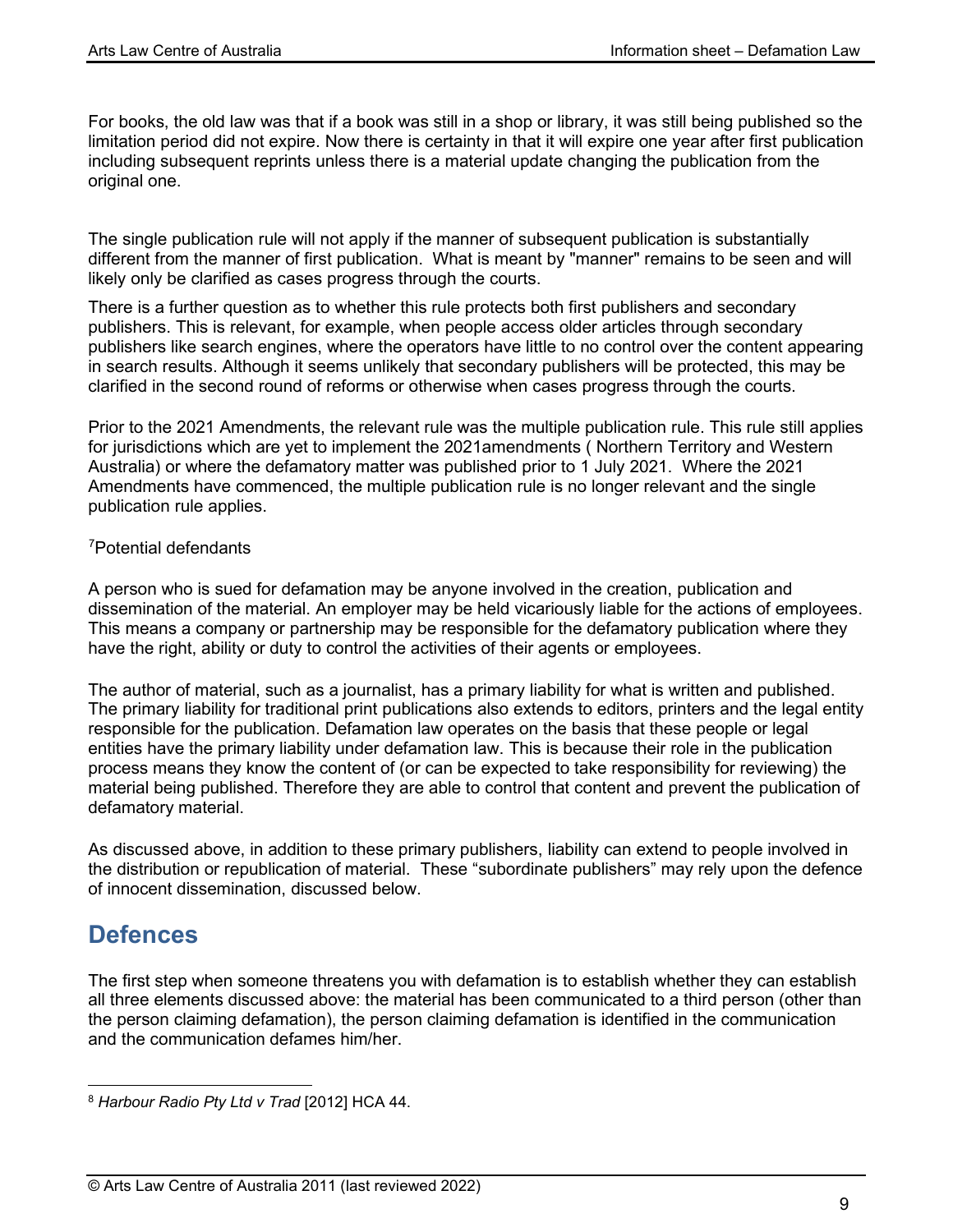The next step is to consider whether you have a defence under the law of defamation. Defences include:

- 1. Honest opinion (also known as defence of fair comment)
- 2. Justification/Truth
- 3. Qualified privilege
- 4. Innocent dissemination
- 5. Public Interest
- 6. Triviality
- 7. Other defences

#### **Defence of honest opinion (defence of fair comment at common law)**

The defence of honest opinion under the Uniform Defamation Laws co-exists with the common law defence of fair comment. The defence of honest opinion is relevant for reviewers and critics, but it can also be useful for satirists, comedians and other artists whose work incorporates an element of social commentary. In general the defence requires you to prove that:

- 1. the communication must be an expression of opinion rather than a statement of fact; and
- 2. the opinion related to a matter of public interest; and
- 3. the opinion is based on "proper material", meaning it is based on material that:
	- a. is substantially true; or
	- b. was published on an occasion that attracted the protection of absolute or qualified privilege:
		- i. Absolute privilege offers complete protection from liability in defamation but it only applies to statements made members of parliament in the course of parliamentary proceedings, statements made in legal proceedings etc;
		- ii. Qualified privilege protects some defamatory statements made by you if you reasonably believed the statement was true or you had the legal, moral, or social duty to make it and the recipient has a corresponding interest in receiving it. The defence of qualified privilege cannot be used if it can be proved that the defamation was motivated by malice; or
	- c. is contained in public documents; and
- 4. the facts upon which the opinion is based must be stated unless they are widely known. This is required so that the readers/viewers/listeners are able to form their own views on the facts. These facts have to be known to you when you make the communication. It is very important that the comment is clearly distinguishable from the facts upon which it is based.

"Fair" comment does not mean objectively reasonable and there is no suggestion that the statutory defence of honest opinion requires that the opinion be reasonable. The opinion can be extreme, as long as it is honestly held by the communicator. This means that you have to be very careful in responding to an initial complaint. If you say that you "didn't mean it" this could subsequently make it very difficult to raise the defence of honest opinion.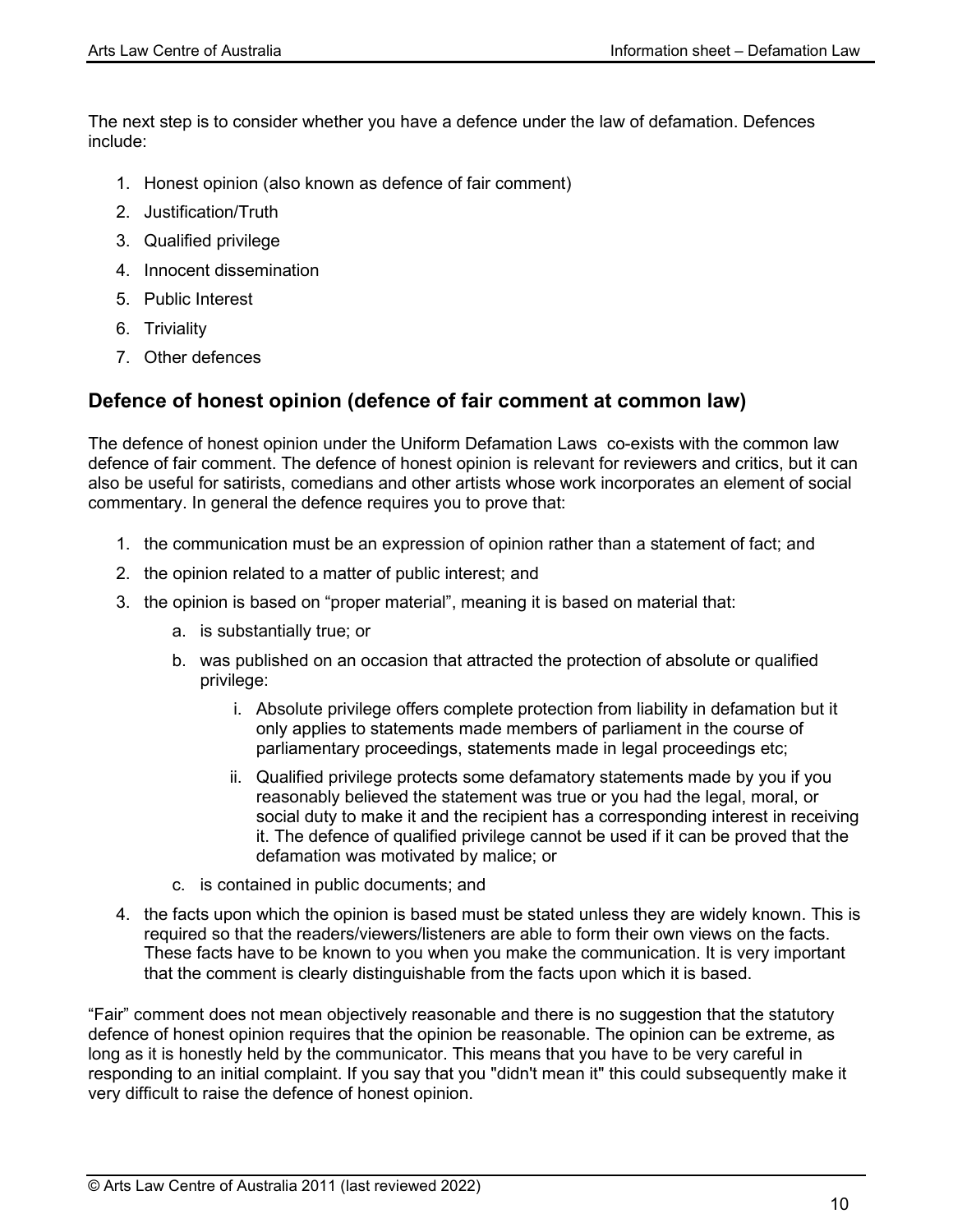### **Defence of justification/truth**

It is a complete defence to a defamation action if you can prove the material published was true in substance or not materially different from the truth. A 'complete defence' means that even if an imputation is found to be defamatory, the publisher is not liable. It can be difficult to prove that an imputation is true because you can only use evidence that is admissible in court. You will need original documents and/or witnesses who are credible and willing to testify in court. Your sources have to have first-hand knowledge of the relevant circumstances. The rules against "hearsay" evidence will prevent you putting forward witnesses who "heard something from somebody else".

### **Public Interest Defence**

The 2021 Amendments introduce a new defence to the publication of defamatory matter, which applies if the defendant can show:

- the matter concerns an issue of public interest; and
- the defendant reasonably believed that publication of the matter was in the public interest.

The new provision requires the court to take into account all circumstances of the case and sets out a list of factors the court may (but does not have to) take into account in assessing the circumstances.

### **Defences of qualified privilege**

There are two distinct defences under the heading of qualified privilege. Firstly, common law qualified privilege and secondly, statutory qualified privilege under Uniform Defamation Laws . The reason for two defences existing is that the common law defence only applies where publication is to people who have an interest beyond curiosity in the subject matter (eg. a complaint to the police about a neighbour). This defence is not available to media publications so statute created one where the interest group may be large, but the publisher then has to establish that its conduct was reasonable in accordance with a checklist of factors.

Common law qualified privilege – The defence was eloquently summed up by the High Court in *Roberts v Bass* (2002) 212 CLR 1:

> 'The common law protects a defamatory statement made on an occasion where one person has a duty or interest to make the statement and the recipient of the statement has a corresponding duty or interest to receive it. Communications made on such occasions are privileged because their making promotes the welfare of society. But the privilege is qualified – hence the name qualified privilege – by the condition that the occasion must not be used for some purpose or motive foreign to the duty or interest that protects the making of the statement'.

The philosophy behind this defence is that certain defamatory statements warrant protection, not for the benefit of the person making the statement, but for the benefit of the general community on the basis that certain statements should be freely made without fear of the threat of litigation. Communications to interested persons such as employment references or to government authorities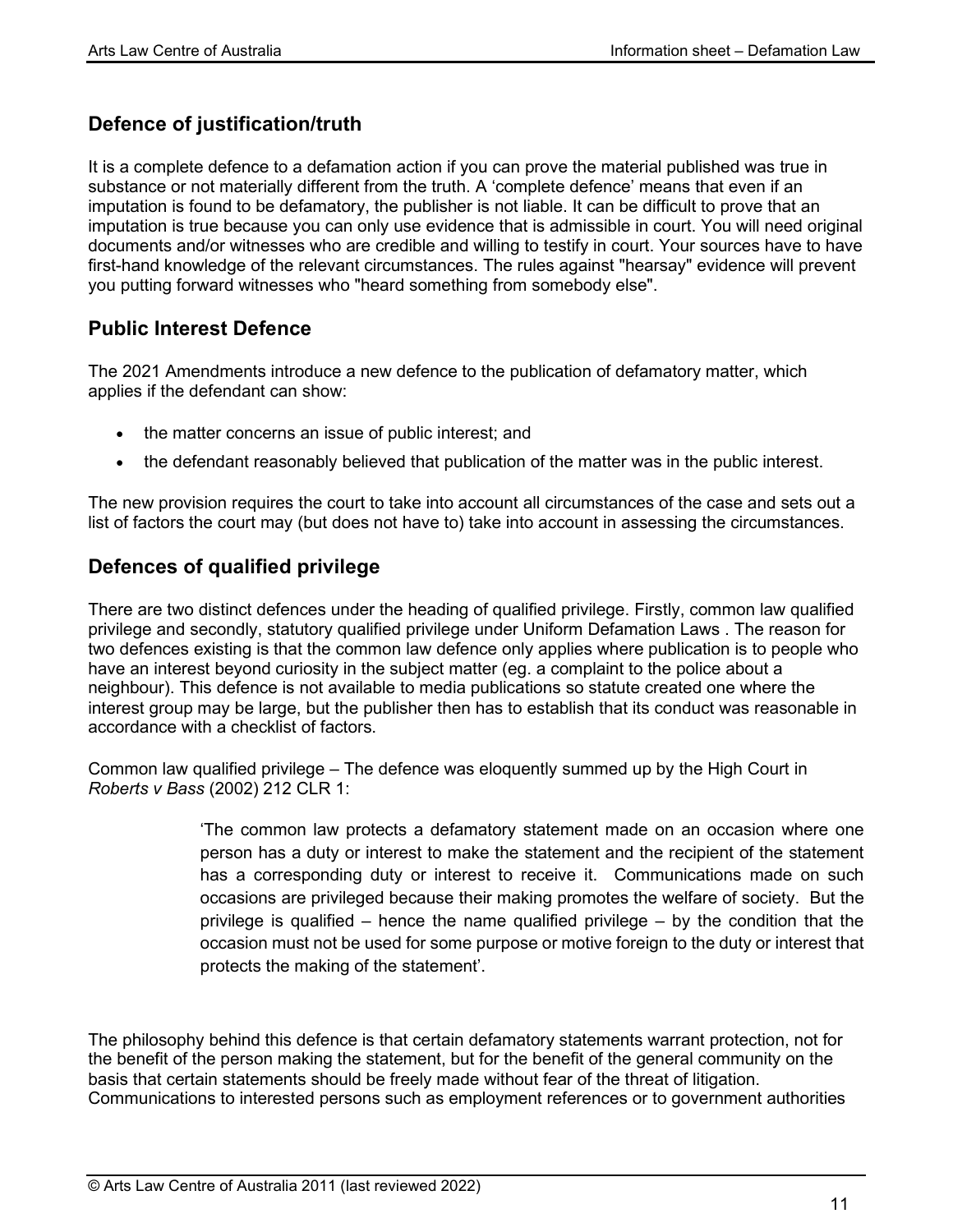or even community groups including Facebook closed groups for example, will have the benefit of this defence, even if it turns out to be incorrect. As long as the person making it did so honestly and not for an improper motive (eg. to harm the plaintiff) known as malice, it will be a complete defence.

This defence was originally designed for limited communications. It is less likely to be successful when your communication is published to a wider audience because you have to demonstrate the corresponding interest or duty with each member of the audience. There are two important exceptions to this. Firstly, if you have been attacked publicly you are entitled to make a public response.<sup>[8](#page-11-0)</sup> Secondly, the High Court has recognised a corresponding duty and interest between members of the Australian community in publishing and receiving information about government and political matters.<sup>[9](#page-11-0)</sup>

Courts have accepted that a reply to a public attack is one aspect of the defence of common law qualified privilege where the interest group can be substantial. Where you are responding to a public attack by another person, your response must be commensurate to the attack to which you are responding. For example, if a person makes a public attack on the quality of a product or service that you supply, the law would recognise that you have an interest in responding to the attack and that the general public have an interest in hearing your side of the story. It is important to be careful that your response doesn't go beyond addressing the specifics of the attack made upon you. For example, if you make unjustifiable accusations as to the criminal conduct, honesty and integrity of the person criticising your products or services, then your response goes beyond a reasonable or commensurate response to the attack and you will lose any protection provided by the defence of qualified privilege.

Statutory qualified privilege – The Uniform Defamation Laws provide that there is a defence if the defendant proves that:

- 1. the recipient has an interest or 'apparent' interest in having information on some subject, and
- 2. the matter is published to the recipient in the course of giving to the recipient information on that subject, and
- 3. the conduct of the defendant in publishing that matter is reasonable in the circumstances.

Courts have said that the defence of qualified privilege will not be available if the limits of the interest or duty have been exceeded. In other words, if the information communicated was not reasonably appropriate to achieve the publisher's purpose, the defence of qualified privilege would not be available.

In some instances the success of the defence will depend upon the "reasonableness" of the publisher's conduct in the circumstances surrounding the publication. The Uniform Defamation Laws provide guidance as to factors going to the reasonableness of the publication.

Prior to the 2021 Amendments, these factors included:

- 1. the extent to which the matter published is of public interest;
- 2. the extent to which the matter published relates to the performance of the public functions or activities of the person;
- 3. the seriousness of any defamatory imputation carried by the matter published;

<sup>8</sup> *Harbour Radio Pty Ltd v Trad* [2012] HCA 44.

<span id="page-11-0"></span><sup>9</sup> *Lange v ABC* [1997] HCA 25.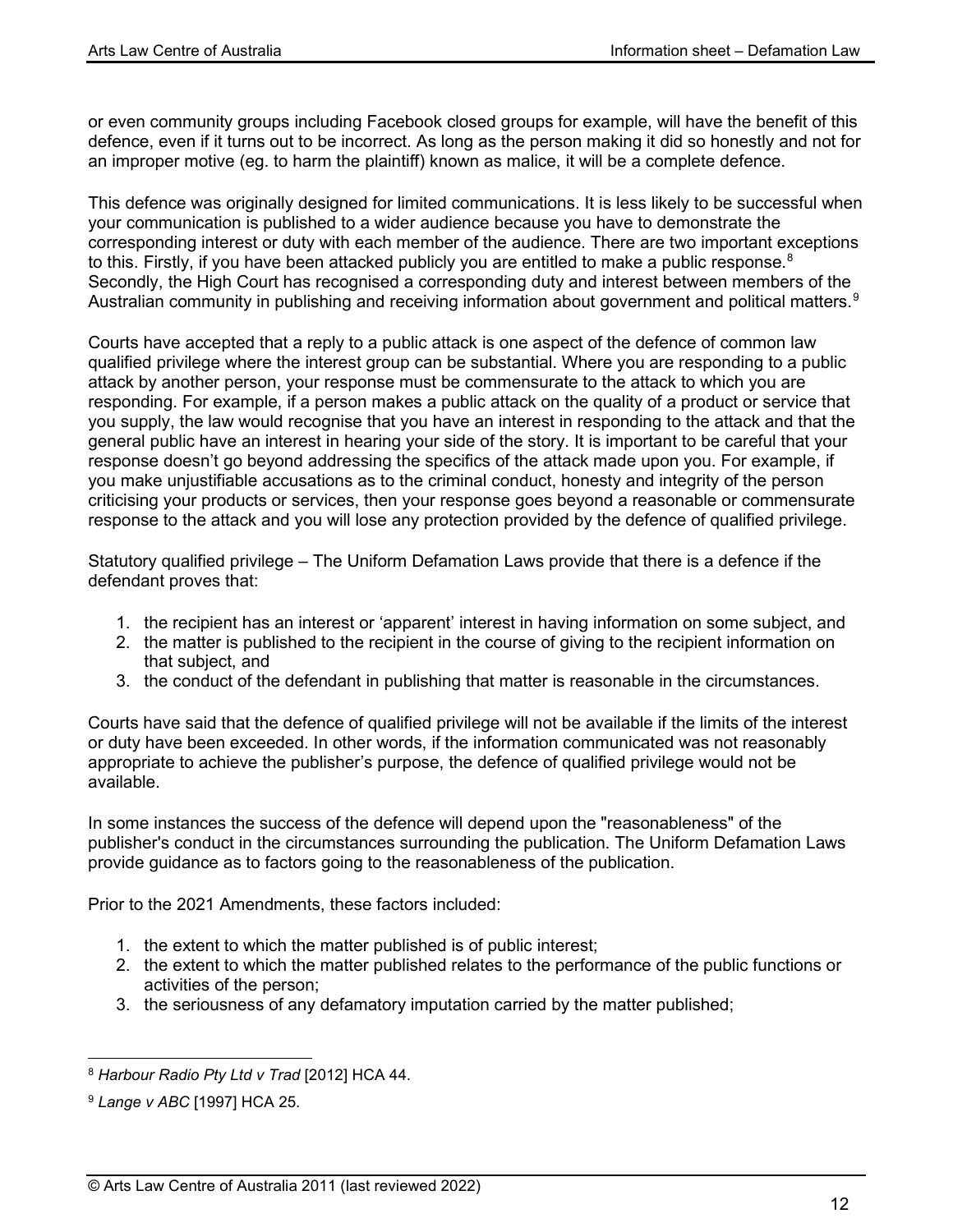- 4. the extent to which the matter published distinguishes between suspicions, allegations and proven facts;
- 5. whether it was in the public interest in the circumstances for the matter published to be published expeditiously;
- 6. the nature of the business environment in which the defendant operates;
- 7. the sources of the information in the matter published and the integrity of those sources;
- 8. whether the matter published contained the substance of the person's side of the story and, if not, whether a reasonable attempt was made by the defendant to obtain and publish a response from the person;
- 9. any other steps taken to verify the information in the matter published; and
- 10. any other circumstances that the court considers relevant.

In light of the new Public Interest Defence, the 2021 Amendments narrow the list of factors assessing reasonableness to only:

- 1. the seriousness of the imputations;
- 2. the extent to which the matter distinguished between suspicion, allegations and proven facts;
- 3. the nature of the defendant's business environment;
- 4. whether it was appropriate in the circumstances to publish expeditiously; and
- 5. any other steps taken to verify the matter published.

It is no longer necessary to prove that the matter published concerned an issue of public interest. The narrowed list of factors are to be taken into account to the extent the court considers them applicable – the list is not exhaustive, meaning that other factors may be considered, and not all, or any, need to be established.

The defence of qualified privilege (common law and statutory versions) will fail if the plaintiff can show that the publisher was motivated by malice to make the communication. Courts have stated that malice is commonly understood as ill-will toward someone, but it also relates to any indirect motive that conflicts with the sense of duty created by the privileged occasion. Ultimately, whether a publication is motivated by malice is a complex question. Courts have accepted that irrationality, stupidity or refusal to face facts that are obvious are not conclusive proof of malice. Equally, the mere failure to make enquiries, apologise or correct the untruth when discovered is not evidence of malice. To establish malice, the plaintiff must show that the dominant purpose or motive of the defendant in making the publication was improper.

Courts have accepted that the defence of qualified privilege allows for vigorous public debate on political issues. In relation to the implied constitutional freedom of communication of political speech, the High Court of Australia has stated that *"[t]here is nothing improper about publishing relevant material with the motive of injuring the political reputation of a candidate at an election and causing the candidate to lose office - as that is central to the electoral and democratic process - provided that the defendant is using the occasion to express his or her views about a candidate for election*". [10](#page-12-0) In the context of political commentary, malice may be established by showing that the defendant knew that he or she was not telling the truth or was reckless as to the truth of what was being published.

<span id="page-12-0"></span><sup>10</sup> *Roberts v Bass* [2002] HCA 57 [107].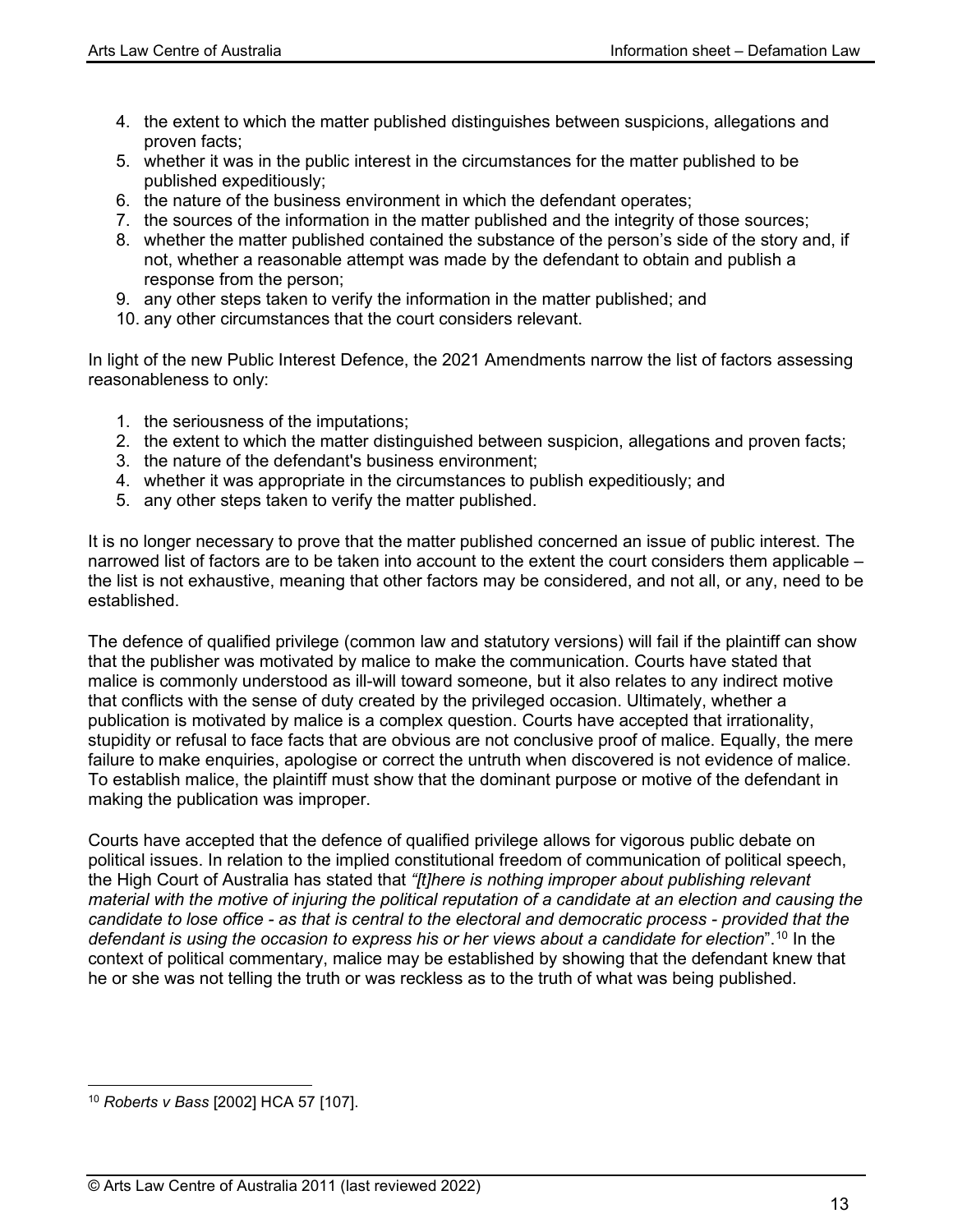### **Defence of innocent dissemination**

The defence of innocent dissemination under Uniform Defamation Laws is not available to the author and primary publisher of the material. These people have 'primary liability' for what is written and published. Their role in the publication process means they know, or can be expected to take responsibility for reviewing, the content of the material being published. They are therefore able to control that content and prevent the publication of defamatory material.<sup>[11](#page-13-0)</sup> Courts in other jurisdictions have decided that the primary liability for publications extends to writers and editors in addition to the legal entity responsible for the publication.

The defence of innocent dissemination *is available* to subordinate publishers (those who disseminate content created by someone else). Indicators of whether someone is a primary publisher or a subordinate publisher include the opportunity to prevent publication and the editorial control over the publication process. [12](#page-13-1) The defence is available to subordinate publishers who can demonstrate that:

- they neither knew, nor ought reasonably to have known, that the matter was defamatory; and
- this ignorance was not due to their own negligence.

That is, they must prove that they did not know and would not, with the exercise of reasonable care in the relevant circumstances, have known that the material contained defamatory content. If you have innocently published defamatory material you must take reasonable steps to remove the defamatory material as soon as you are aware of it, otherwise you will be deemed to have published the material.

This defence is designed to protect booksellers, newspaper and magazine vendors, broadcasters of live radio or TV programs and copying and printing or distribution services. Circumstances where an innocent dissemination defence may arise are:

- a. During the live broadcast of a current affairs program via the internet, a panel member makes defamatory comments about a named person.
- b. On a forum hosted by an arts organisation, defamatory comments are made by users and automatically published on a web streaming services.
- c. A newsagent sells a magazine containing defamatory material.
- d. An organisation hosts a public meeting about arts funding where a guest makes defamatory comments about particular corporate executives who have sponsored the event.

There will be circumstances where this defence will not apply to live programs, for example where the defendant was the originator of the material and had the capacity to exercise editorial control. Where a program has been pre-recorded and edited, there is an expectation that content will be checked prior to broadcast.

There are also unresolved questions about how the defence of innocent publication applies in the online context.

<span id="page-13-0"></span><sup>11</sup> *Oriental Press Group v Fevaworks Solutions* [2013] HKCFA 47, [75] & [90] (Court of Final Appeal of Hong Kong).

<span id="page-13-1"></span><sup>12</sup> *Dr Yeung, Sau Shing Albert v Google* [2014] HKCFI 1404 [76]. (Court of First Instance of Hong Kong).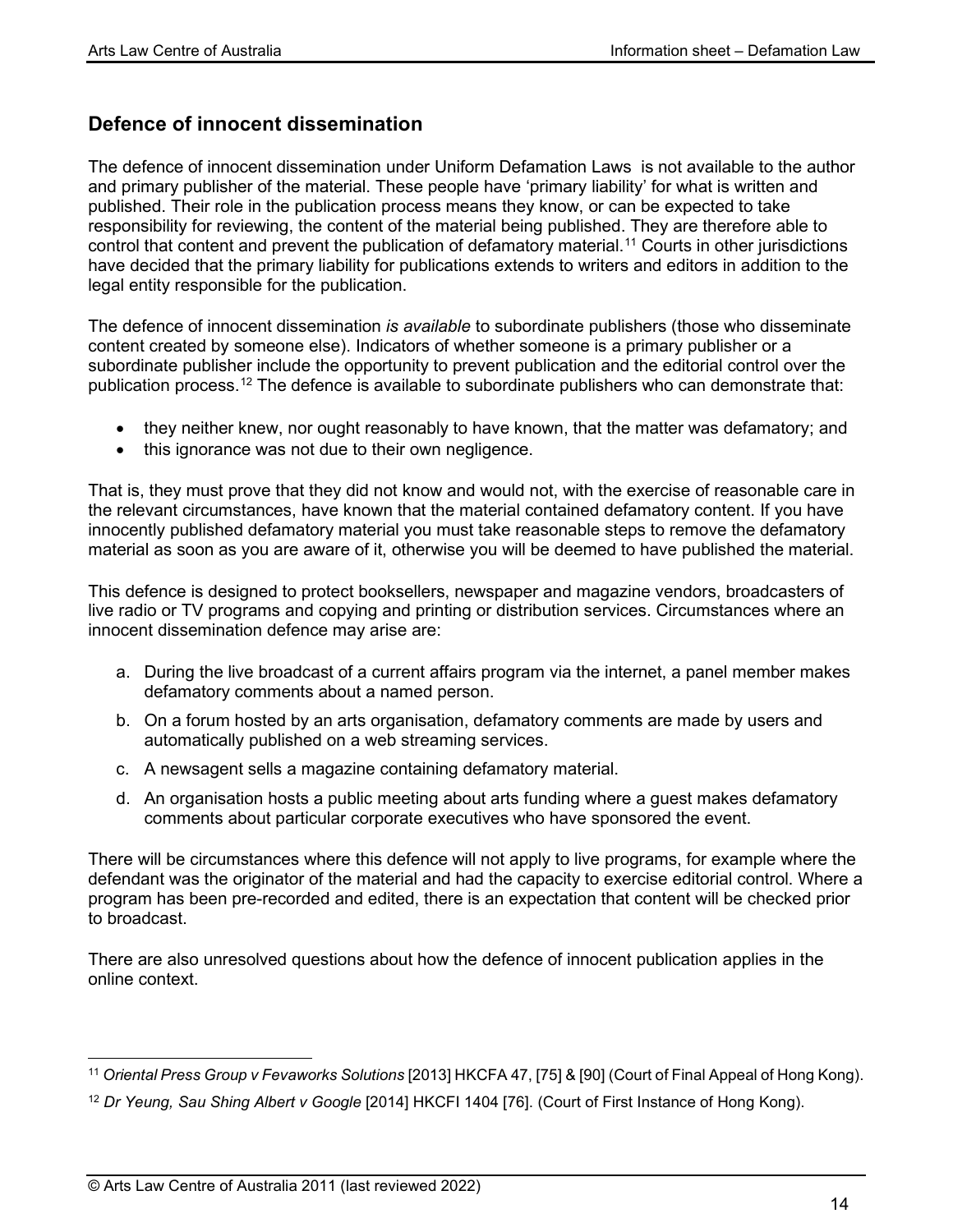There can be differences between the standard of care expected of online publishers. The operator of a discussion forum that has an express purpose to conduct a critical campaign would be expected to exercise particular care in respect of potentially defamatory comments posted at the site;<sup>[13](#page-14-0)</sup> whereas a lower standard of care would be applied to a discussion forum dedicated to a more neutral topic.<sup>[14](#page-14-1)</sup> However once notice is given the operators of a discussion forum need to have taken reasonable steps to limit further dissemination of the material alleged to be defamatory – or risk being liable for damages in a defamation action.

There are differences between online content and service providers, such as search engines, ISPs, hosting services, content platforms and online content providers,<sup>[15](#page-14-2)</sup> with each type of service provider having a different potential liability for online content that is defamatory. If any of these entities have a compelling basis to say they are 'mere conduits' or 'passive facilitators' of the content, the consequence is that they can then argue they are not 'publishers' of the content.

It is important to understand that the Australian courts have still to establish clear rules as the circumstances in which an application service provider (search engine) and the other online entities described above, can rely upon the defence of innocent publication. Google has been involved in litigation in Australian relation to defamatory imputations that were argued to flow from how the search engine presents the results of a web search. However Australian judges who have considered the application of the innocent publication defence to search engines, have come to different conclusions.[16](#page-14-3) It is outside the scope of this information sheet to attempt to reconcile these cases.

## **Other defences**

Other defences set out in the Uniform Defamation Laws include:

- any defence or exclusion of liability that exists under general law which allows you to assert any defence or exclusion that is recognised in the common law;
- the defence of contextual truth; i.e. where you are able to prove that the most serious imputations is substantially true which can absolve you of liability for defamatory imputations do not further harm the reputation of the plaintiff;
- the defence of absolute privilege; i.e. the reporting of things said in the course of an occasion of absolute privilege, which includes matters published in the course of parliamentary proceedings or proceedings of a court or tribunal;
- the publication of public documents; i.e. you are free to publish reports of matters contained in public documents or a fair summary or extract from a public document, such as any judgment of a court or parliamentary proceedings or reports published by a parliamentary body; and
- the defence of a fair report of proceedings of public concern; i.e. a fair report of proceedings in a court or an arbitral tribunal; parliamentary body or local government body and meetings of public bodies such as a trade association or sport or recreation association.

<span id="page-14-0"></span><sup>13</sup> e.g. *Kaplan v Go Daddy Group* [2005] NSWSC 636 (operation of "www.hunterholdensucks.com"); *Wishart v Murray* [2013] NZHC 540 (Facebook page called "Boycott the Macsyna King Book").

<span id="page-14-1"></span><sup>14</sup> *Oriental Press Group v Fevaworks Solutions* [2013] HKCFA 47 (4 July 2013) [92].

<span id="page-14-2"></span><sup>15</sup> For example, see the ALRC Report 118, Australian Law Reform Commission (2012) *Classification - Content Regulation and Convergent Media* Section 5, paragraph [5.62].

<span id="page-14-3"></span><sup>16</sup> *Bleyer v Google* [2014] NSWSC 897 (12 August 2014); c.f. *Trkulja v Google (No 5)* [2012] VSC 533 (12 November 2012).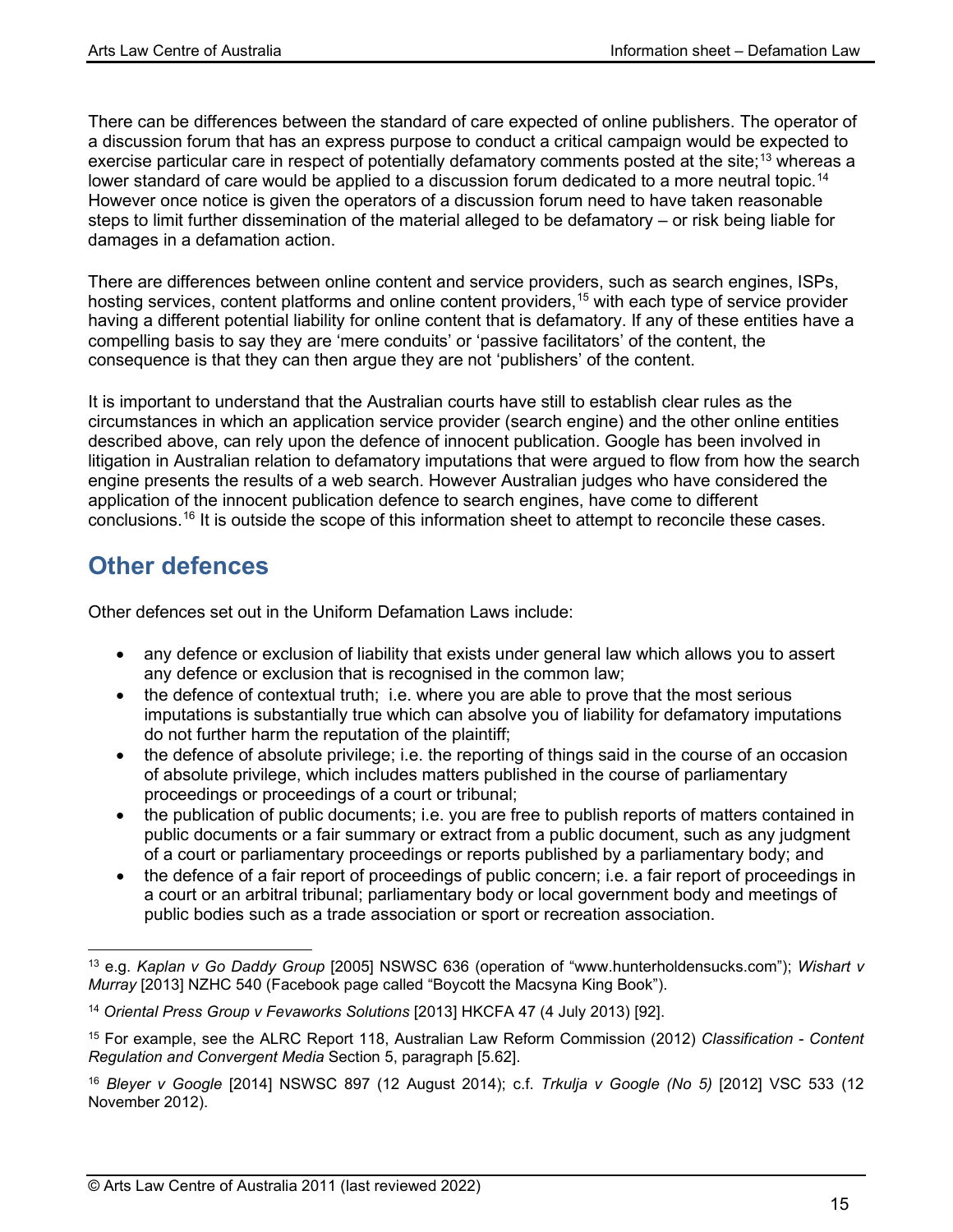## **Apology: the importance of an offer to make amends**

One of the objectives of the Uniform Defamation Laws is to promote speedy and non-litigious methods of resolving disputes about the publication of defamatory matter. In order to promote dispute resolution, the Uniform Defamation Laws provide incentives for those seeking vindication of their reputation to accept an apology and, if appropriate, a negotiated amount of damages and the payment of legal costs.

The failure of a plaintiff to accept a reasonable offer to "make amends" can act as a defence to the defamation claim or can result in a successful plaintiff not being awarded an order that the defendant pay legal costs.

The Uniform Defamation Laws set out a formal process that describes:

- 1. what is an 'offer to make amends';
- 2. when an offer to make amends may be made;
- 3. the contents of an offer to make amends;
- 4. when an offer to make amends can be withdrawn;
- 5. the effect of acceptance of an offer to make amends; and
- 6. the consequences of the failure to accept a reasonable offer to make amends.

If a publisher receives written notice from a person claiming to have been defamed (a 'concerns notice'), the publisher can make an offer to make amends. An offer to make amends need not contain an apology, however if an apology is made it may be taken into consideration to mitigate damages awarded at trial. The key element in an offer to make amends is that it must include an offer to publish or join in publishing a reasonable correction of the matter that is asserted to be defamatory. It is possible to make an offer of amends that is limited to any particular defamatory imputations that have been identified in the published material.

An offer to make amends is significant because it is a way for parties to speedily resolve disputes. If an offer to make amends is accepted the plaintiff cannot then bring a claim at a later date. The failure to accept a reasonable offer to make amends can act as a defence to the defamation claim or can result in a successful plaintiff not receiving an award of the costs they have incurred. This means that the plaintiff who does not accept a reasonable offer to make amends risks more if the matter goes to court. Publishers are free to withdraw or renew offers to make amends. In deciding whether an offer to make amends is reasonable, a court will consider the extent to which a correction or apology was brought to the attention of audiences including its prominence (eg. on a page or screen), how much time has passed between publication of the apology, the seriousness of the imputations, what steps the publisher has taken to correct the matter with third parties and any compensation offered.

Note that an offer to make amends cannot be made if 28 days have elapsed since the publisher was given a written statement of the defamatory imputations that are of concern to the aggrieved, or if a defence has been served in an action brought by the aggrieved person against the publisher. If the time to offer to make amends has passed, a publisher and aggrieved person can still participate in settlement negotiations in relation to the publication.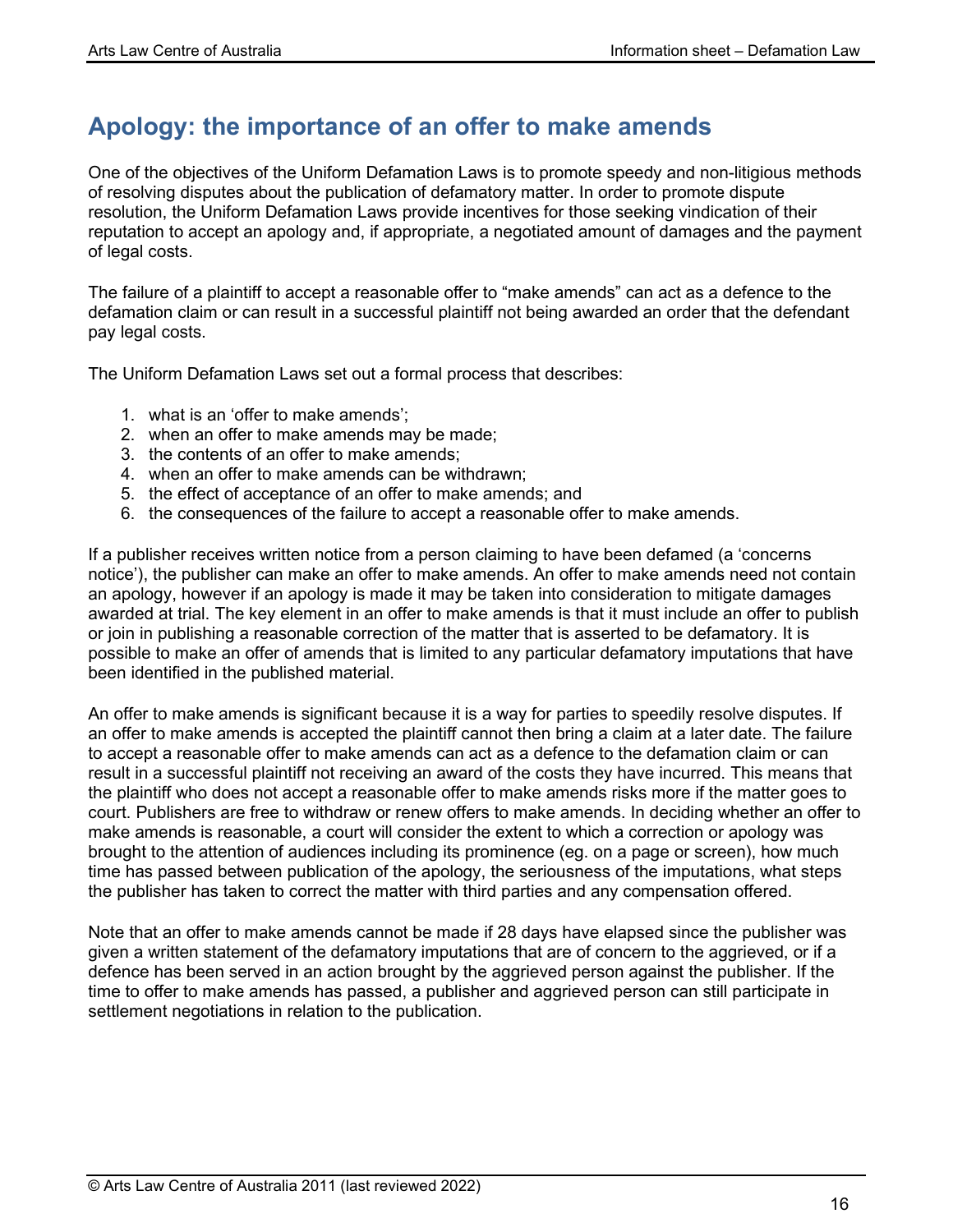## **Damages & legal costs**

The Uniform Defamation Laws contain provisions that limit the amount of damages that can be awarded and restrict the categories of damages that are available. A plaintiff cannot be awarded damages that are intended to punish the defendant rather than provide compensation for loss or damages suffered.

The plaintiff can be awarded damages for non-economic loss, meaning compensation for harm the plaintiff has suffered which was not financial. Generally, the maximum amount of damages for noneconomic loss that may be awarded in defamation proceedings is \$250,000. The courts retain the discretion to make an award of aggravated damages if satisfied that the circumstances of the publication of the defamatory matter warrant additional compensation for exceptional harm resulting from the defamatory publication.

A plaintiff can also seek damages for financial losses which were a consequence of the defamatory statement. An example is a reduction in income that can be attributed to the damage a plaintiff's reputation suffered. The Uniform Defamation Laws say that these two factors might reduce ('mitigate') the available damages:

- the defendant has made an apology, or
- the defendant has published a correction of the defamatory matter, or
- the plaintiff has already recovered damages or compensation for defamation in relation to any other publication of matter having the same meaning or effect as the defamatory matter.

In addition to damages for harm, the court will usually make an award of costs in favour of the winning party. This applies to the defendant as well as the plaintiff, however it's important to be aware that even if you win you may not recover all your legal costs. Matters that the court may have regard to in awarding costs include:

- the way in which the parties to the proceedings conducted their cases (including any misuse of a party's superior financial position to hinder the early resolution of the proceedings); and
- if the plaintiff was successful, whether the defendant unreasonably failed to make a settlement offer or agree to a settlement offer; or
- if the defendant was successful, whether the plaintiff unreasonably failed to accept a settlement offer.

## **Risk management of publications**

### **Before you publish**

- 1. Consider the communication as a whole including any headlines, the introductory paragraph, photo captions or illustrations. Consider the context. Ask yourself – which groups or individuals have been identified? What imputations arise? Are they defamatory? Try to put yourself in the position of potential plaintiffs;
- 2. See if editing or clarification can remove any unintended defamatory imputations;
- 3. Check who is identified in the communication. Avoid potential problems by narrowing the scope of the article or removing details that can lead to identification.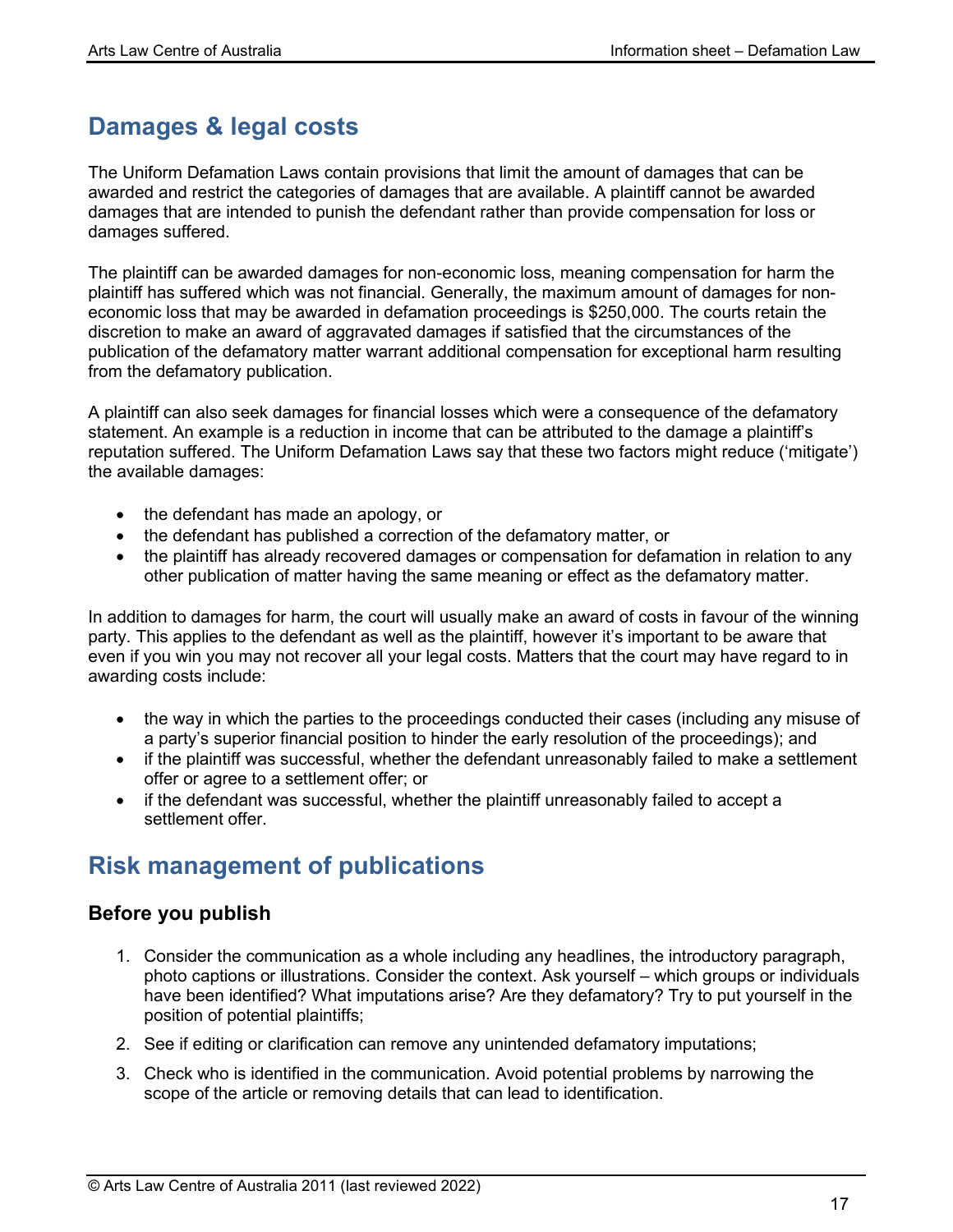- 4. Consider the benefits of publishing against the risk of being sued for defamation;
- 5. What defences might be relevant? If it is meant to be a comment, ensure that it is clearly identified as such (for example by adding "In my opinion…" and that the facts on which it is based are stated or obvious); and
- 6. If you want to argue that the defamatory imputations are true, how can they be proved? What has been done to verify their accuracy? Remember proof must meet the stringent standards demanded by a court. Sources need to be first hand so consider whether they wish to remain confidential.

### **If you're threatened with an action for defamation**

- 1. Determine whether all the elements for defamation are there:
	- a. Has a statement with a defamatory meaning been made? Remember that just because a communication is insulting, annoying, false or damaging to someone's business doesn't meant that it is necessarily defamatory.
	- b. Has the person been identified?
	- c. Has the statement been published?
- 2. Consider what, if any, defences might be applicable.
- 3. Decide whether you can apologise, correct, clarify, or retract the defamatory statement. The new Uniform Defamation Laws provide mechanisms and timing requirements for making an offer to make amends. An offer will not constitute an admission of fault or liability but may be taken into account in mitigation of damages if the plaintiff is successful in court.
- 4. Seek legal advice before responding. It is important to get legal advice promptly.

## **Current developments in Australian defamation law**

#### **Recent cases**

Sydney seems to be the global capital for defamation litigation, but only a small proportion of plaintiffs since 2013 have been high-profile individuals. It appears that in the age of social media it is becoming more common for ordinary people to experience defamation. The law of defamation has been caught in the public eye due to the recent publicised cases:

#### *Wilson v Bauer Media Pty Ltd & Anor* **[2017]**

This case was brought by Rebel Wilson, who was awarded one of the largest damages sums in Australian defamation history. On appeal, those damages were decreased because the Court found that the "grapevine effect" hadn't been made out. According to the Court, the lack of publication on global platforms mean that Wilson had not experienced as significant a loss in Hollywood. Most of the social damage had only occurred within Australia and had not grossly affected her career on the international stage.

#### *Rush v Nationwide News & Anor* **[2019]**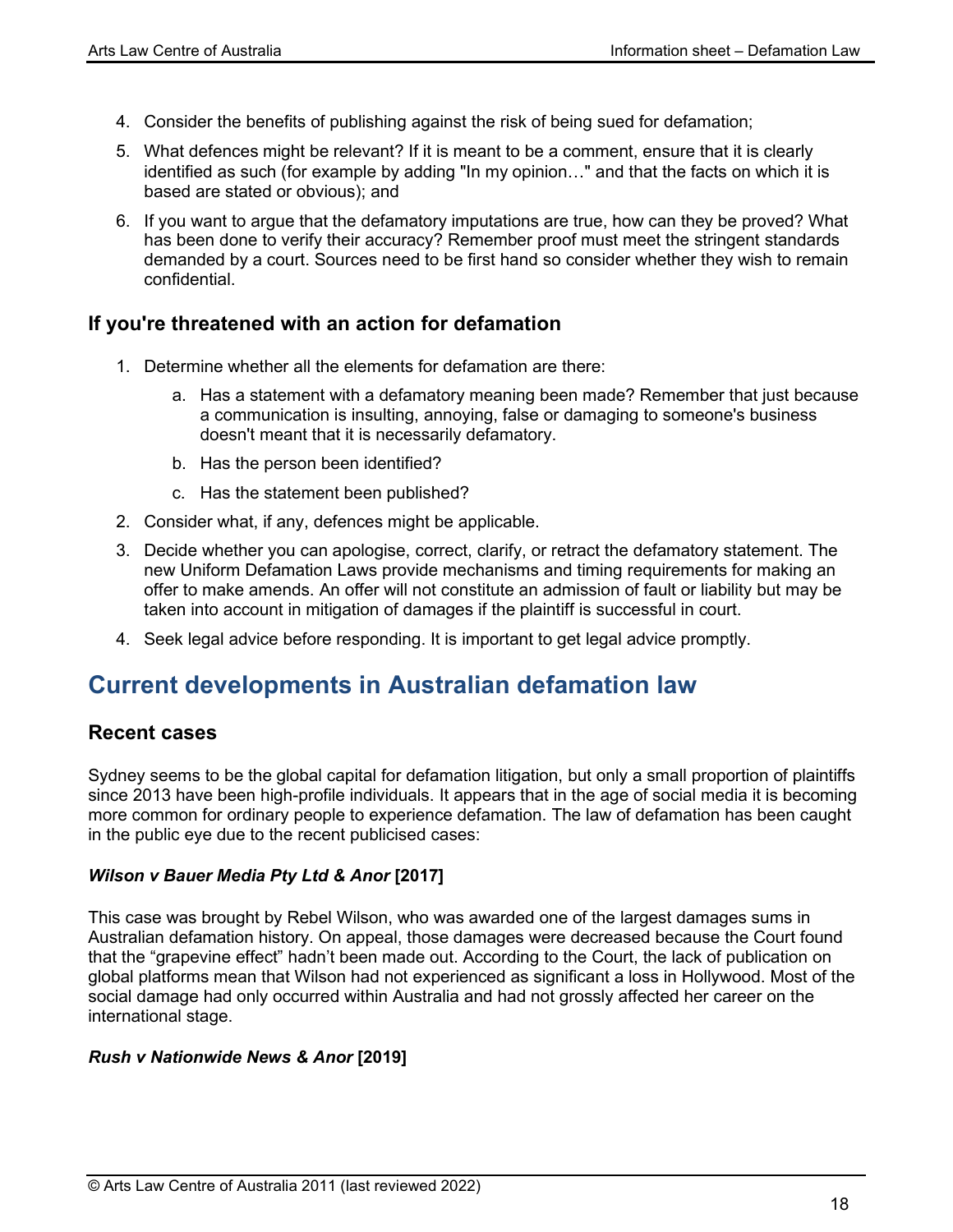The case concerned allegations of inappropriate behaviour made by a co-star of Geoffrey Rush following Sydney Theatre Company's production of King Lear. Although the woman who raised the allegations did not speak to the media, the Daily Telegraph published information about the allegations. Rush took action against the Telegraph arguing that they portrayed him as a "sexual predator" and "pervert". In 2019, It was decided that the publications made against Rush were defamatory and he was awarded appropriate damages. Despite Rush 'winning' the case, it is clear from the public commentary and news reporting of the allegations that there can be social costs to bringing a defamation action. This case highlights that one must be cautious about what they publish and to consider the potential burden of what a defamation case may bring.

#### *Voller v Nationwide News Pty Ltd* **[2021]**

The third case was brought by Dylan Voller, an Aboriginal man who became the subject of public debate and attention in July 2016 due to his mistreatment while in youth detention. Voller sued three media organisations over a series of defamatory comments that were made in the comments sections of public Facebook pages controlled by these organisations. The media defendants sought a preliminary determination on the issue of publication alone (saying they were not a publisher of third party comments). At first instance and in the Court of Appeal it was held they were a publisher

The media organisations appealed to the High Court who, in dismissing the appeal, found that, by creating a public Facebook page and posting content, the Media Outlets had facilitated the publication of the third-party comments – and were therefore *publishers* of these third-party comments on their Facebook pages. In reaching this conclusion, the Court rejected the argument that, to be a publisher, a person must know of the defamatory material and intend to convey it. Although the High Court cleared up the question of who the publisher is, the other legal questions including the defence of innocent dissemination remained unresolved. The case was referred back to the Supreme Court to consider whether the comments were defamatory and whether any defences applied but, the case settled prior to the filing of any defences for an undisclosed amount..

#### *Wagner & Ors v Harbour Radio Pty Ltd & Ors* **[2018] QSC 201**

This case concerned allegations of defamatory broadcasts relating to the 2011 Grantham floods made by radio host, Alan Jones. The court found the allegations were extremely serious and of the gravest kind, including blaming the Wagner family for the deaths of 12 people, including children, when the family's wall collapsed. The Supreme Court of Queensland found that the Wagner family was successful in their claim for defamation and that Alan Jones had made 27 defamatory broadcasts. Alan Jones was found vicariously liable as he engaged in unjustifiable conduct and was motivated by a desire to injure the plaintiffs' reputations, which increased harm to the plaintiffs' feelings and reputation. The court also explored the importance of individuals not being able to rely on section 18 of the *Defamation Act, QLD*, where an offer to make amends is not reasonable or proportionate to the harm. The court ordered Alan Jones and radio stations 2GB and 4BC to pay \$3.74 million in damages to the Wagner family. In addition, Alan Jones is subject to injunctions about further commenting on the matter. The case reinforces the powerful remedies that can be awarded by courts to both compensate and restrain the publication of defamatory material.

#### *Newman v Whittington* **[2022] NSWSC 249**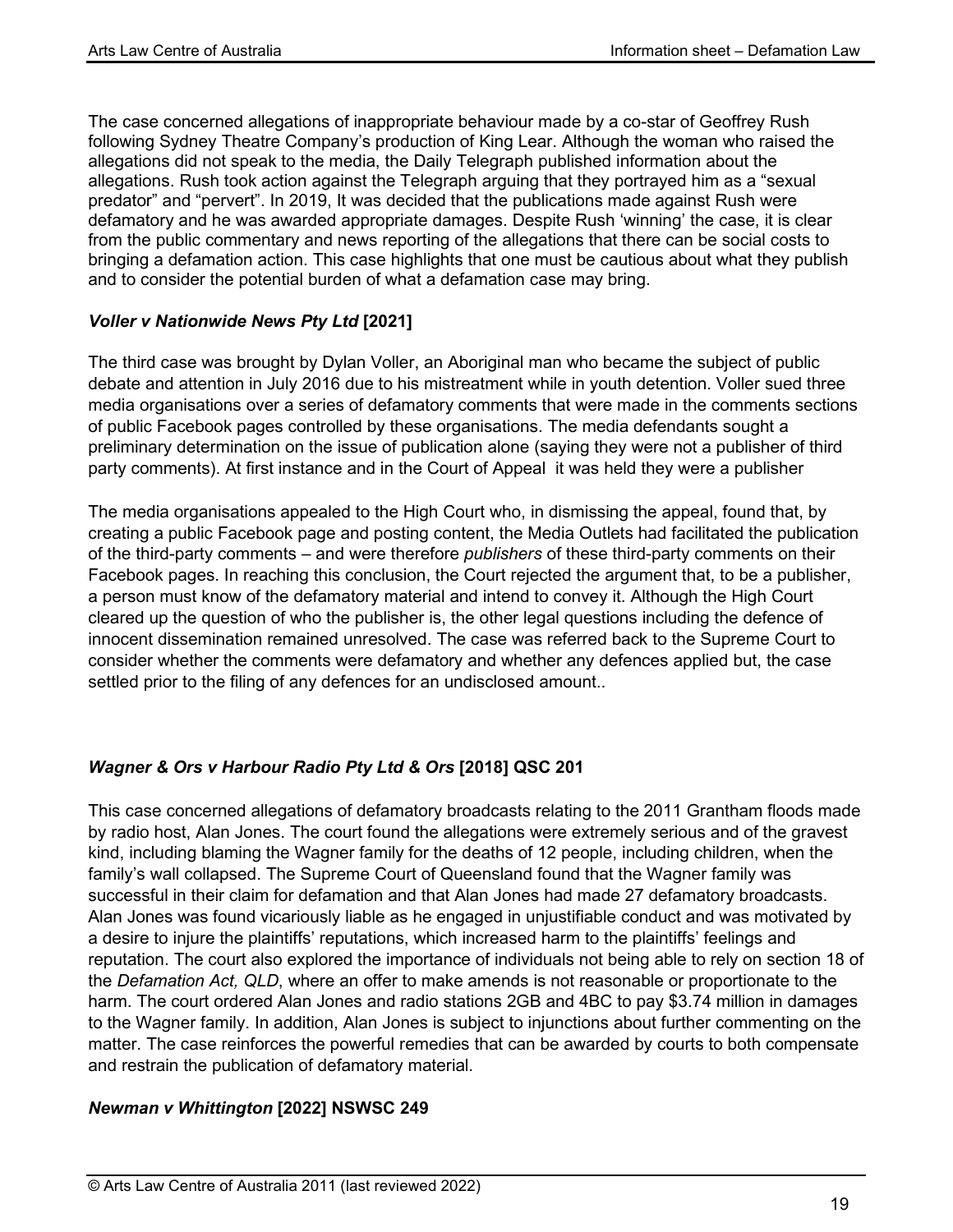The Supreme Court of NSW handed down its first judgment in Australia considering the new serious harm element under s 10A of the *Defamation Act, NSW.* The case was brought by a family dispute practitioner against a charity founder, Adam Whittington, for publishing defamatory content online via Facebook. Section 10A places the onus on the plaintiff to prove that the publication has caused or is likely to cause serious harm to their reputation. In her statement of claim, Ms Newman alleges that the publications posed an ongoing personal security threat and that the publications caused serious harm to her reputation, both generally and professionally as a family mediator. The court found that the statement of claim did not clearly articulate an arguable case in relation to serious harm and granted the plaintiff leave to replead her case. In considering the matter, Sacker J suggested that UK case *Lachaux v Independent Media* should be followed in Australia. This found that the serious harm threshold abolished the common law presumption of damage – that damage would be presumed and not proved in defamatory cases. Instead, the current law relating to the serious harm threshold must be proved by evidence of the actual impact of the publication. The case is significant as it clarifies the serious harm threshold, noting that plaintiffs are obliged to provide serious harm as a fact in every case.

#### *John Barilaro v Google [2022]*

John Barilaro is suing Google, the owner of YouTube, after it refused to remove a series of videos from the platform that he claims are defamatory. The videos raised questions about Barilaro's honesty and credibility and tied it with racist and stereotypical remarks. The videos were published by internet comedian Jordan Shanks (known as Friendly Jordies), however, Barilaro previously settled the claim against him after Shanks apologised through his barrister and edited parts out of the videos. Google initially defended the case but has now withdrawn most of its defences and conceded that the imputations in the videos defamed Barilaro. Google is currently defending the proceedings under the new public interest defence in section 29A of the *Defamation Act, NSW*. Google justified that the videos made numerous references to mainstream media stories about Barilaro in office and therefore it was in the public interest to not remove the videos. Given that the content in the videos were defamatory in nature, it is unlikely that this defence will succeed. The case was recently heard before the Federal Court to determine the amount of damages to be awarded to Barilaro. The four-day hearing resulted in Justice Rares reserving his decision. The judgment will be significant to observe what factors the court will take into account when considering the defence under section 29A.

## **Further information**

The News Manual, [Defamation in Australia](http://www.thenewsmanual.net/Resources/medialaw_in_australia_02.html)

Brian Martin, [Defamation law and free speech](http://www.uow.edu.au/%7Ebmartin/dissent/documents/defamation.html)

Electronic Frontiers Australia, [Defamation Laws & the Internet](https://www.efa.org.au/Issues/Censor/defamation.html)

Environmental Defender's Office Western Australia: [Defamation and safe speech](http://www.edowa.org.au/discover/factsheets/)

Queensland Public Interest Law Clearing House Incorporated (QPILCH), [Defamation fact sheet](http://www.qpilch.org.au/resources/factsheets/defamation.htm)